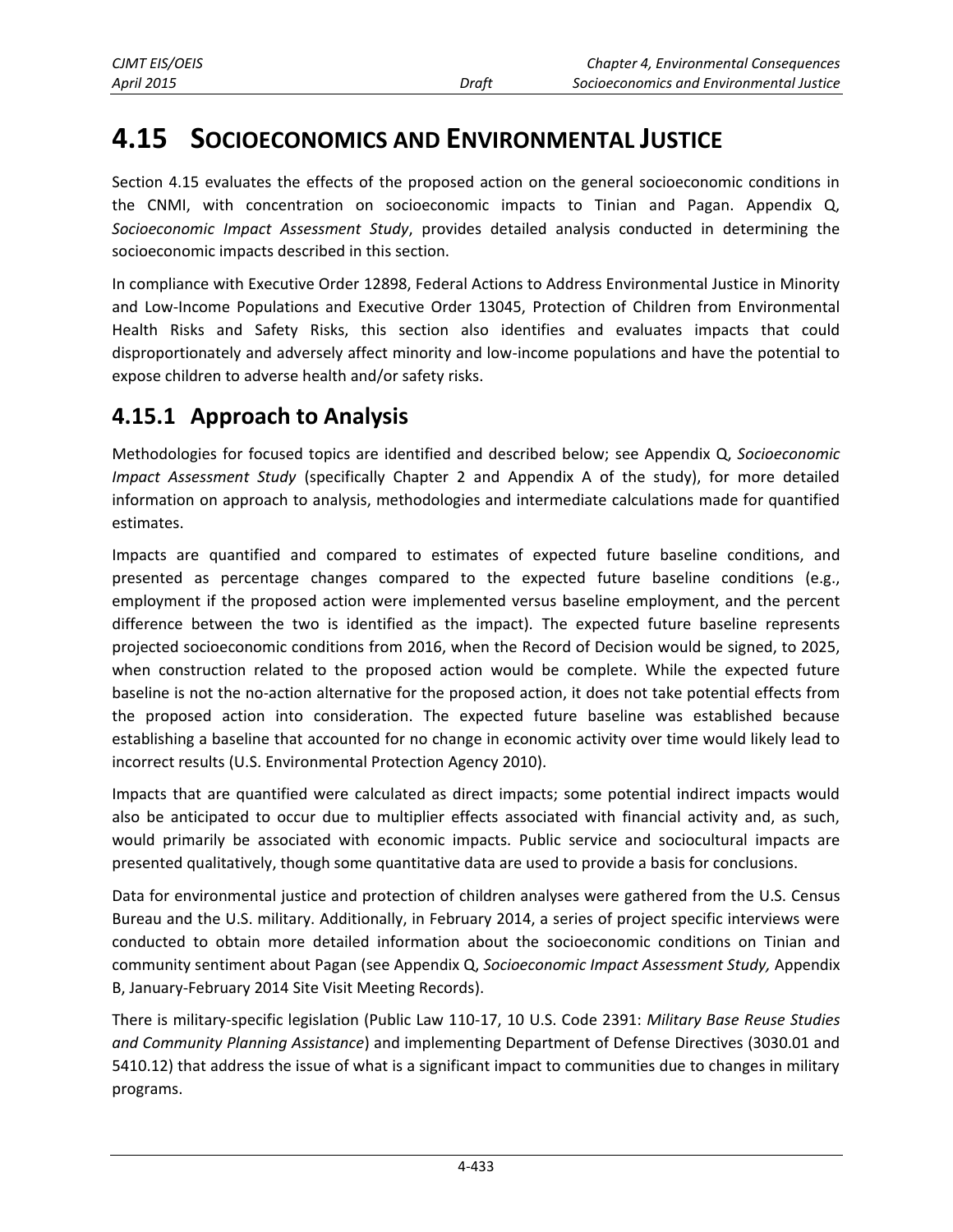The price of pozzolan in 2012 was lower than the cost would be to ship pozzolan to market (U.S. Geological Survey 2013, Saipan Shipping Company 2014). This indicates that, while a permit to mine pozzolan was provided by the CNMI Department of Public Lands to a private mining company, a pozzolan mine on Pagan may not be economically feasible and pozzolan mining activities are not expected to take place (see Appendix Q, *Socioeconomic Impact Assessment Study*, Section 4.2.10 for more information). Therefore, impacts to pozzolan mining are not analyzed.

Impacts are analyzed separately for the construction and operations phases of the proposed action. For additional information on methods of analysis, see Chapter 2 and Appendix A of Appendix Q, *Socioeconomic Impact Assessment Study*.

# <span id="page-1-0"></span>**4.15.1.1 Population**

Population change was determined based on changes in the number of people who would be on Tinian as a result of the proposed action. Sources of additional population that would be related to the proposed action include construction workers, operations personnel, and training personnel, along with dependents of construction workers and operations personnel. Estimates of the change in population were divided by the estimated baseline population to determine the percentage change in population relative to baseline levels. See Sections 1.1.1 and 1.2.1 of Appendix A of the *Socioeconomic Impact Assessment Study* for additional details on these estimates.

Construction of training ranges and support facilities on Tinian would occur for 8 to 10 years. It is anticipated that the construction work force would be rotational, i.e., the same construction workers would not be on Tinian the entire 8 to 10 year period. While Tinian residents would be eligible to work on project-related construction, Tinian has a very small construction workforce, so the vast majority of construction workers were anticipated to come from off-Tinian and temporarily add to the population. While it is possible that some portion of the construction workforce could be from other the CNMI islands, and travel to Tinian for work on a daily basis, for purposes of analysis, in order to assess maximum potential impacts, all workers from off-island are assumed to reside on Tinian and add to the existing population. Additional assumptions used in the process of estimating population change led to an assessment of maximum potential impacts. For instance, construction phase population was estimated using data on construction cost to construction worker ratios that were based on numerous smaller CNMI construction projects that would not achieve the same efficiencies of scale and utilization of equipment over manpower that would likely be realized with this proposed construction effort.

Department of Defense-specific legislation (Public Law 110-17 10 U.S. Code 2391: Military base reuse studies and community planning assistance) and Directives (Department of Defense 3030.01 and 5410.12) address the issue of what is a significant impact on communities due to changes in population related to Department of Defense programs, such as a base realignment or expansion. Collectively, these documents establish "thresholds" that allow the Department of Defense's Office of Economic Adjustment to provide communities with technical and financial assistance for organizing and planning for Department of Defense program impacts. To qualify for financial assistance, the magnitude of Department of Defense personnel increases must meet the following statutory thresholds:

More than 2,000 direct military, civilian, and contractor personnel (i.e., net addition); or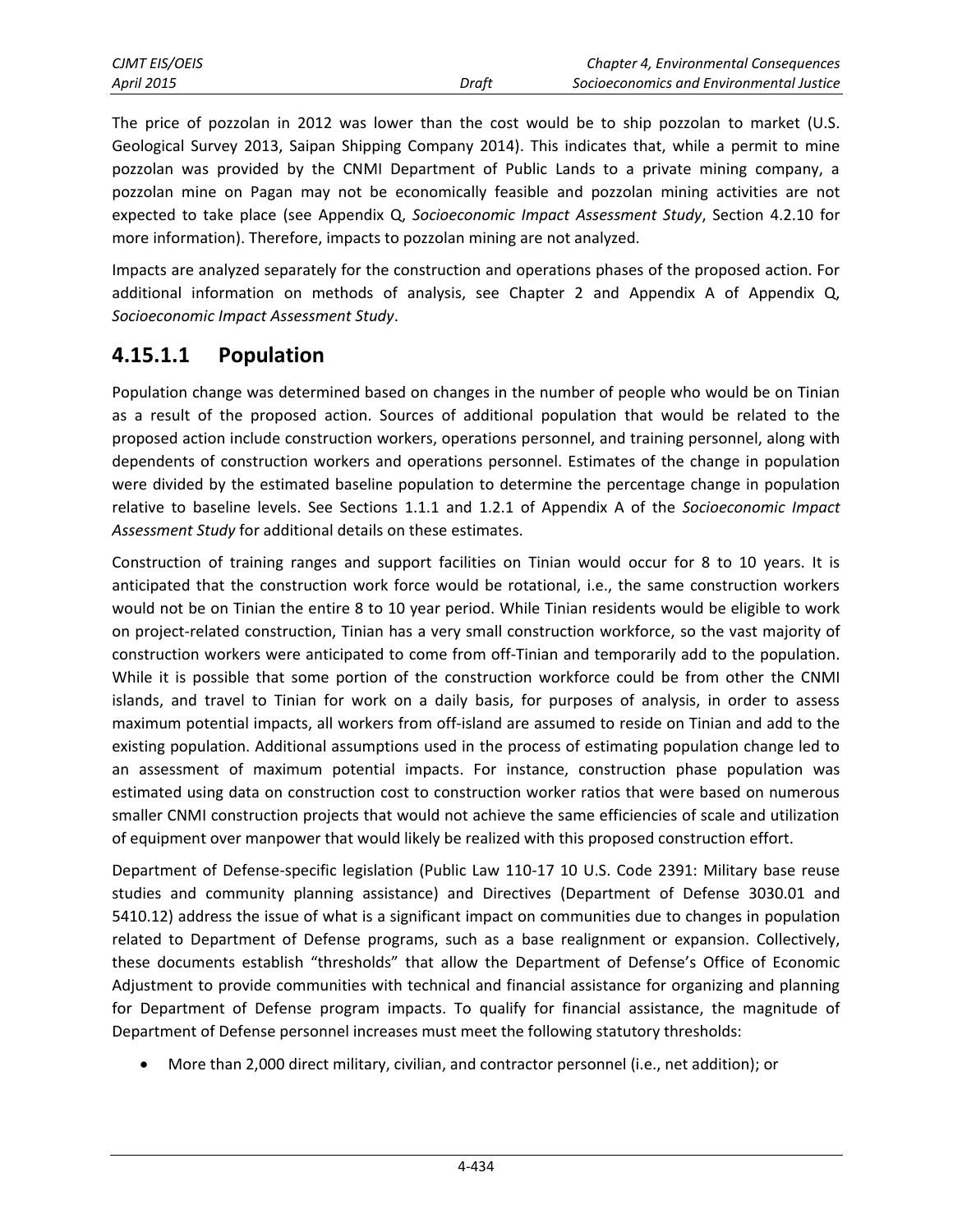More military, civilian, and contractor personnel than 10% of persons employed in the counties or independent municipalities within 15 miles (24 kilometers) of the installation, whichever is less.

Additionally, the Office of Economic Adjustment must make a finding that the affected community would experience a "direct and significantly adverse consequence" based on the Department of Defense impacts in light of community-specific needs and resources (Office of Economic Adjustment, Department of Defense n.d.).

Impacts related to population change on Pagan are not assessed because there is no existing permanent population or socioeconomic infrastructure, although visitors do travel to the island.

A change in population is not considered an impact itself. However, population change has the potential to drive positive or negative impacts to other socioeconomic factors discussed in the following subsections.

# **4.15.1.2 Economic Conditions**

Economic conditions that are assessed include tourism, gross domestic product, employment and income, government revenues, housing, agriculture, fishing and aquaculture, airports and sea ports, and power utility rates.

Increases in quantifiable impacts related to jobs and dollars – the usual measures of economic prosperity – were considered "beneficial" impacts. Impacts that were either qualitative or where precise numbers could not be estimated, were given significance ratings on a judgment basis, considering the overall information available from surveys or interviews conducted for this EIS/OEIS (see Appendix Q, *Socioeconomic Impact Assessment Study,* Appendix B, January-February 2014 Site Visit Meeting Records).

# **4.15.1.2.1 Tourism**

Estimates of potential changes in the number of visitors to Tinian and the CNMI, which may result from the proposed action, were developed in Appendix Q, *Socioeconomic Impact Assessment Study.* These estimates were compared to baseline estimates of visitors in order to establish the percentage change in number of visitors to the CNMI that would result from the proposed action. See Sections 1.1.2.1 and 1.2.2.1 of Appendix A of the *Socioeconomic Impact Assessment Study* (Appendix Q)*,* for additional details on these estimates.

Potential changes in number of visitors resulting from the proposed action were estimated for the following scenarios: (1) impacts could occur by altering commercial and civil aircraft flight paths and increasing the distance flown and associated fuel costs resulting in a potential rise in ticket prices, which could lead to reduced demand for visits to Tinian; and (2) access restrictions to tourist sites in the Military Lease Area potentially resulting in a decrease in tourism visitors.

# **4.15.1.2.2 Gross Domestic Product**

Estimates of changes to gross domestic product that would result from the proposed action were developed in Appendix Q, *Socioeconomic Impact Assessment Study.* These estimates were compared to baseline estimates of gross domestic product in order to establish the percentage change in the CNMI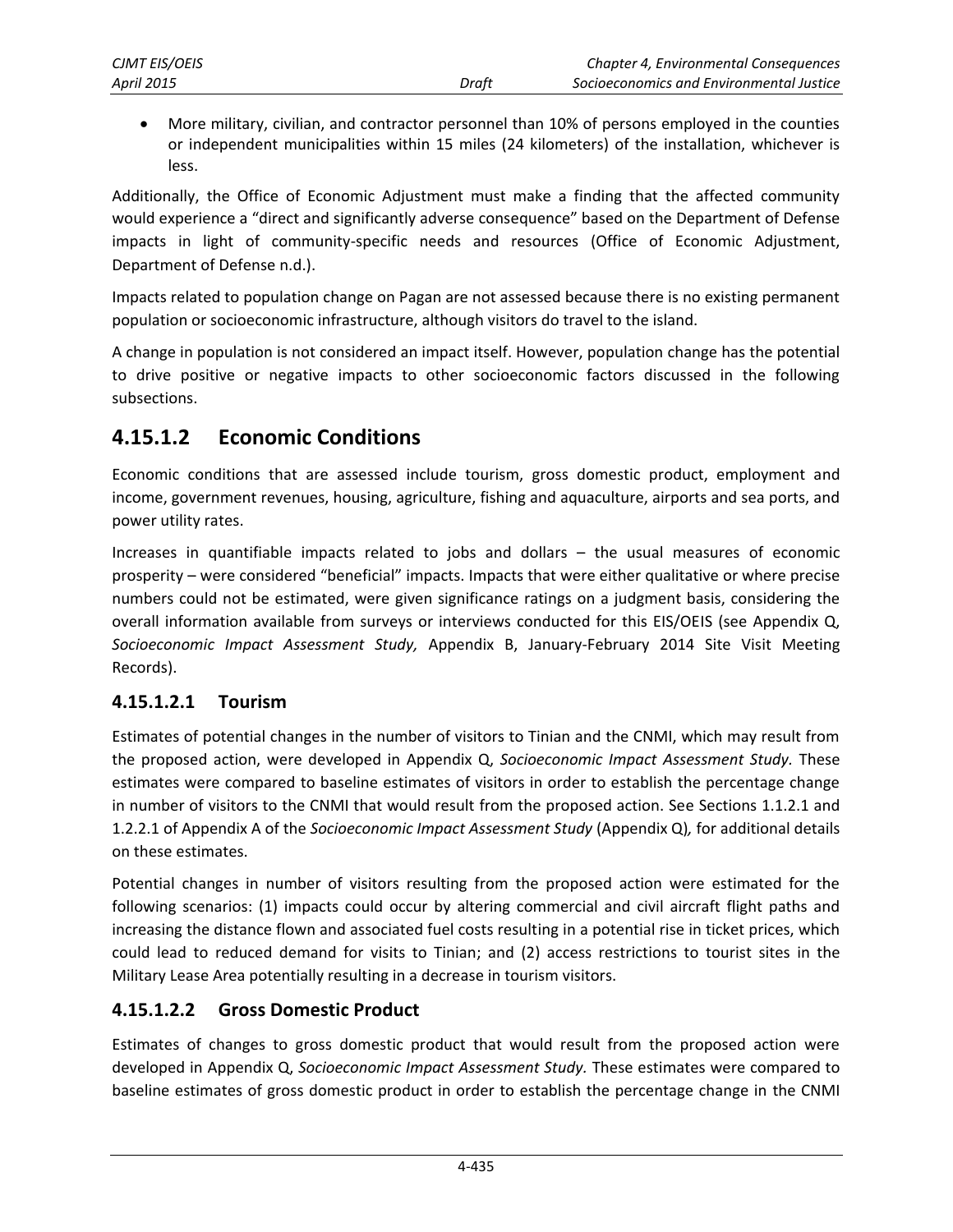| <b>CJMT EIS/OEIS</b> |       | Chapter 4, Environmental Consequences    |
|----------------------|-------|------------------------------------------|
| <b>April 2015</b>    | Draft | Socioeconomics and Environmental Justice |

gross domestic product that would result from the proposed action. See Sections 1.1.2.2 and 1.2.2.2 of Appendix A of the *Socioeconomic Impact Assessment Study* (Appendix Q) for details on these estimates.

Contributions to gross domestic product were estimated in association with potential changes in tourism visitor expenditures, construction expenditures, operations employment, and spending by military personnel while on Tinian. Each contribution was determined separately and then summed to calculate the total change to gross domestic product.

### **4.15.1.2.3 Employment and Income**

Estimates of changes to employment and income that would result from the proposed action were developed in Appendix Q, *Socioeconomic Impact Assessment Study.* These estimates were compared to baseline estimates of employment and income in order to establish the percentage change in Tinian employment and income that would result from the proposed action. Total employment and income associated with the proposed action were estimated based on planned construction spending and estimates of operations employment. See Sections 1.1.2.3 and 1.2.2.3 of Appendix A of the *Socioeconomic Impact Assessment Study* for information on these estimates.

### **4.15.1.2.4 Government Revenues**

Estimates of changes to government revenues that would result from the proposed action were developed in Appendix Q, *Socioeconomic Impact Assessment Study.* These estimates were compared to baseline estimates of government revenues in order to establish the percentage change in the CNMI government revenues that would result from the proposed action. Changes in government revenues were estimated based on estimated changes in gross domestic product associated with the proposed action using the historical relationship between gross domestic product and government revenues of 20% (i.e., government revenues have historically equaled 20% of gross domestic product). See Sections 1.1.2.4 and 1.2.2.4 of Appendix A of the *Socioeconomic Impact Assessment Study* for information on these estimates. Qualitative assessments related to payments for use of the CNMI land were also made, under the assumption that these payments would be positive and contribute to the CNMI government revenues.

### **4.15.1.2.5 Housing**

Estimates of changes to housing demand on Tinian that would result from the proposed action were developed in Appendix Q, *Socioeconomic Impact Assessment Study.* These estimates were compared to broad estimates of baseline housing supply on Tinian in order to determine whether demand could be met by supply. Based on the existing supply of potential construction workforce housing located behind the Tinian Dynasty, construction contractor-provided housing was assumed to accommodate the vast majority of construction workers (all non-managers). See Section 1.2.2.5 of Appendix A of the *Socioeconomic Impact Assessment Study* for information on approach to housing analysis.

# **4.15.1.2.6 Agriculture**

Impacts to agriculture were assessed in terms of potential reductions of land available for grazing in the Military Lease Area. The amount of land currently used for cattle grazing was considered as was a range of estimates of grazing area required per head of cattle in the Tinian herd (of various potential sizes) that were developed in Appendix Q, *Socioeconomic Impact Assessment Study.* Estimates were compared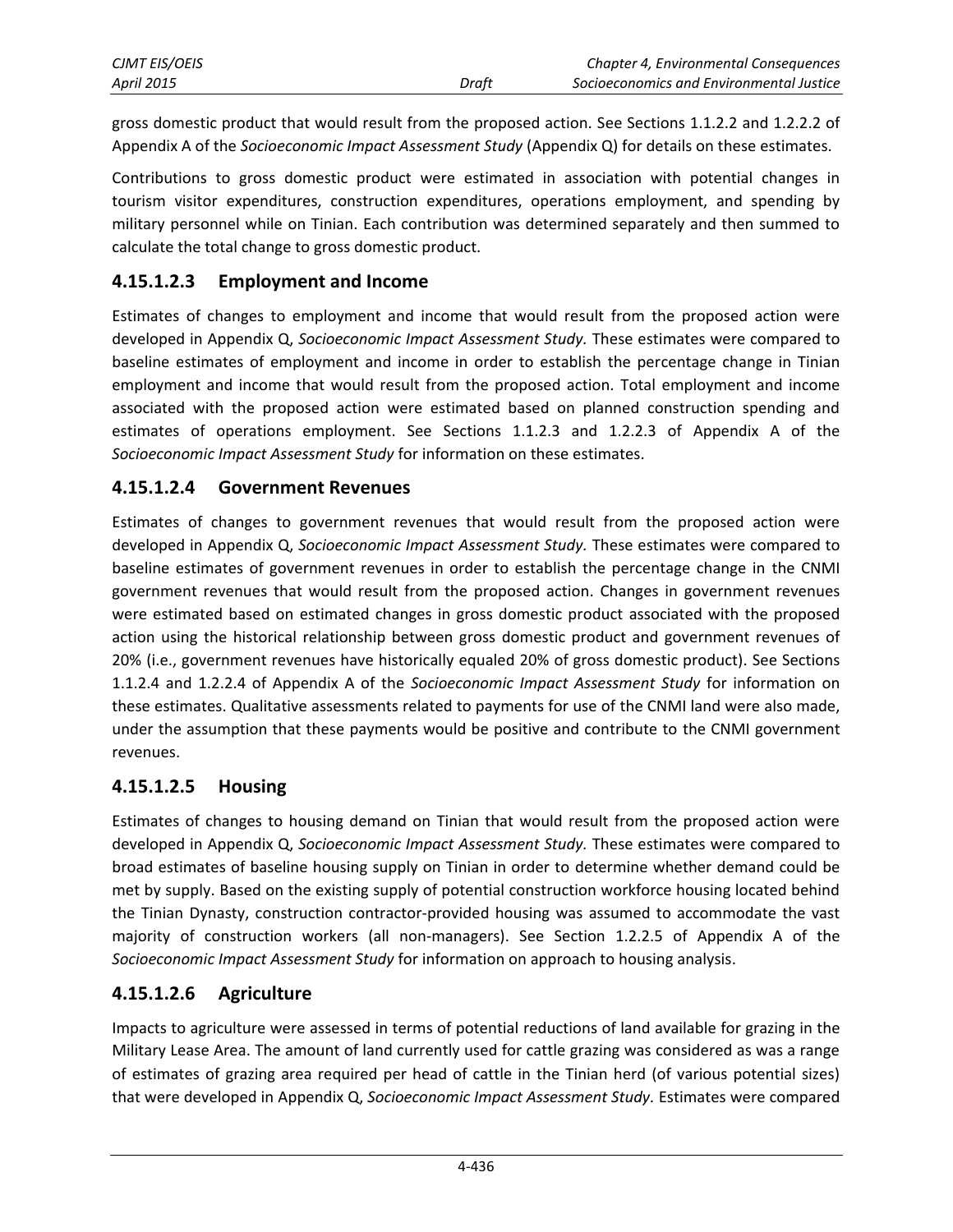| <b>CJMT EIS/OEIS</b> |       | Chapter 4, Environmental Consequences    |
|----------------------|-------|------------------------------------------|
| <b>April 2015</b>    | Draft | Socioeconomics and Environmental Justice |

to the land that would potentially be available for grazing with the proposed action, in order to determine whether there would be adequate space for the herd. See Sections 1.1.2.5 and 1.2.2.6 of Appendix A of the *Socioeconomic Impact Assessment Study* for information on these estimates.

Additional discussion regarding growing agricultural products for subsistence purposes is provided with respect to community and social topics in [Section 4.15.1.4.](#page-5-0)

## **4.15.1.2.7 Fishing and Aquaculture**

Marine areas that would potentially have access restricted as a result of the proposed action were reviewed in comparison with areas that are used for commercial fishing to determine whether areas that are important to commercial fishing would be affected by the proposed action. Similarly, potential affects that the proposed action may have on open-ocean aquaculture were reviewed in terms of whether open-ocean aquaculture and the proposed action would be compatible given potential access restrictions. See Sections 1.1.2.6 and 1.2.2.7 of Appendix A of the *Socioeconomic Impact Assessment Study* for information on the approach to analysis for fishing and aquaculture.

### **4.15.1.2.8 Airport and Sea Ports**

Estimates of changes to sea port freight that would result from the proposed action were developed in Appendix Q, *Socioeconomic Impact Assessment Study.* These estimates were compared to baseline estimates in order to establish the percentage change that would result from the proposed action. Potential changes in the level of airport freight were addressed qualitatively. See Sections 1.1.2.7 and 1.2.2.8 of Appendix A of the *Socioeconomic Impact Assessment Study* for information on the approach to analysis for airports and sea ports.

### **4.15.1.2.9 Power Utility Rates**

The potential for changes to utility rates was based on whether the proposed action would lead to a change in demand for power and thus result in a change in costs to residents of Tinian. The general framework of analysis considered that a reduction in overall power demand on Tinian would lead to the same cost of power generation being shared by fewer customers, and thus lead to higher per-customer power utility rates (and vice versa). Additional information on this topic is provided in Appendix Q, the *Socioeconomic Impact Assessment Study*.

# **4.15.1.3 Public Services**

Impacts to public services (i.e., education, emergency services, and health) were assessed primarily in relation to changes in population. Increases in population tend to drive up the demand for public services as well as the level of services required to be provided by public service agencies. Additional demands, generated by additional population, were evaluated and compared to the ability of existing facilities and services to meet these demands. Impacts to public services were considered significant if they would lead to a condition where demand on public services would exceed existing capacity of Tinian public services agencies to provide services. Additional information on this topic is provided in Appendix Q, the *Socioeconomic Impact Assessment Study* and detail on estimates is provided in Sections 1.1.3 and 1.2.4 of Appendix A of the study.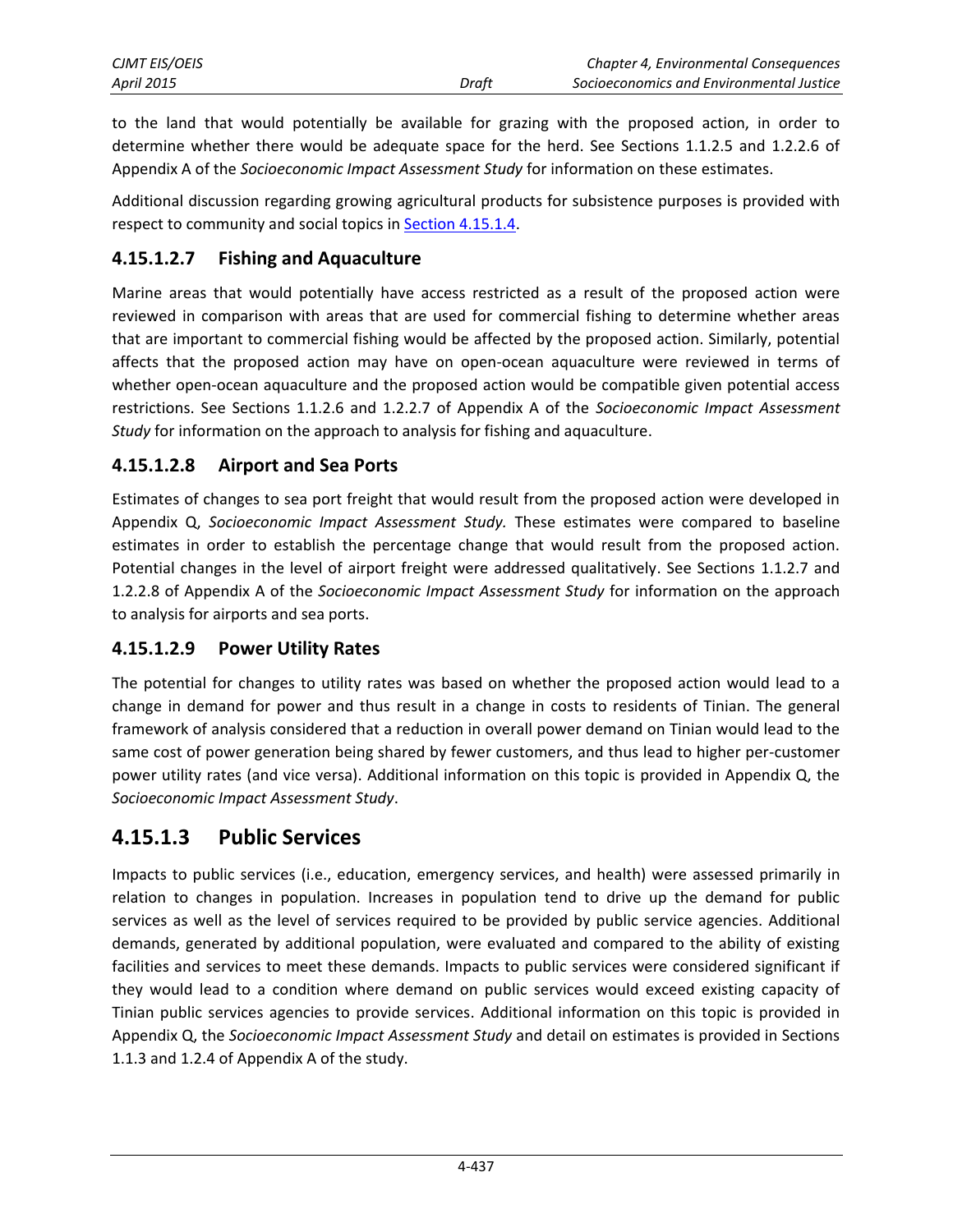# <span id="page-5-0"></span>**4.15.1.4 Community and Social Topics**

Community and social topics were identified, discussed, and summarized in the context of both community character and community cohesion. Community character is the distinctive identity of a particular place that results from the interaction of many factors—built form, landscape, history, people, and their activities (American Planning Association 2011). Community character impacts occur when ties with particular places are degraded or eliminated. Community cohesion is the social ties and community commitments that bind people together or a community with strong relationships between people from diverse backgrounds. A deterioration of community cohesion occurs when there are increased divisions between social groups in a community (Holdsworth 2009). Additional information on this topic is provided in Appendix Q, the *Socioeconomic Impact Assessment Study* and detail is provided in Sections 1.1.4 and 1.2.5 of Appendix A of the study.

# **4.15.1.5 Environmental Justice and Protection of Children**

The Council on Environmental Quality suggests several principles in its *Environmental Justice Guidance Under the National Environmental Policy Act* (1997), to guide agencies in identifying environmental justice issues. These guidelines and the following steps were used to assess potential environmental justice impacts. First, minority and/or low-income populations affected by the proposed action within the region of influence were identified. Second, if these population groups were present, they were specifically identified as to where they were located. Third, it was determined whether these populations were exposed to health or environmental impacts caused by the proposed action. If so, then these impacts were evaluated to determine whether the effects were disproportionally high and adverse to human health or to the natural and physical environment of low-income and/or minority populations. The guidance further states that, "when determining whether environmental effects are disproportionately high and adverse, agencies are to consider the following three factors to the extent practicable:

- (a) Whether there is or will be an impact on the natural or physical environment that significantly (as employed by NEPA) and adversely affects a minority population, low-income, or Indian tribe;
- (b) Whether environmental effects are significant (as employed by NEPA) and are or may be having an adverse impact on minority populations, low-income population, or Indian tribe that appreciably exceeds or is likely to appreciably exceed those on general population or other appropriate comparison group; and
- (c) Whether the environmental effects occur or would occur in a minority population, low-income population, or Indian tribe affected by cumulative or multiple adverse exposures from environmental hazards."

Health and safety impacts to children were identified by consulting U.S. Environmental Protection Agency's memorandum *Addressing Children's Health through Reviews Conducted Pursuant to the National Environmental Policy Act and Section 309 of the Clean Air Act* (U.S. Environmental Protection Agency 2012). The memorandum suggests that proposed activities that impact air quality, water quality, floodplains, noise, and traffic and/or produce hazardous/poisonous materials, introduce toxic chemicals, or use radiation have the potential to adversely affect the health and safety of children. Therefore, the analysis herein considered where children live, go to school, and play to determine whether children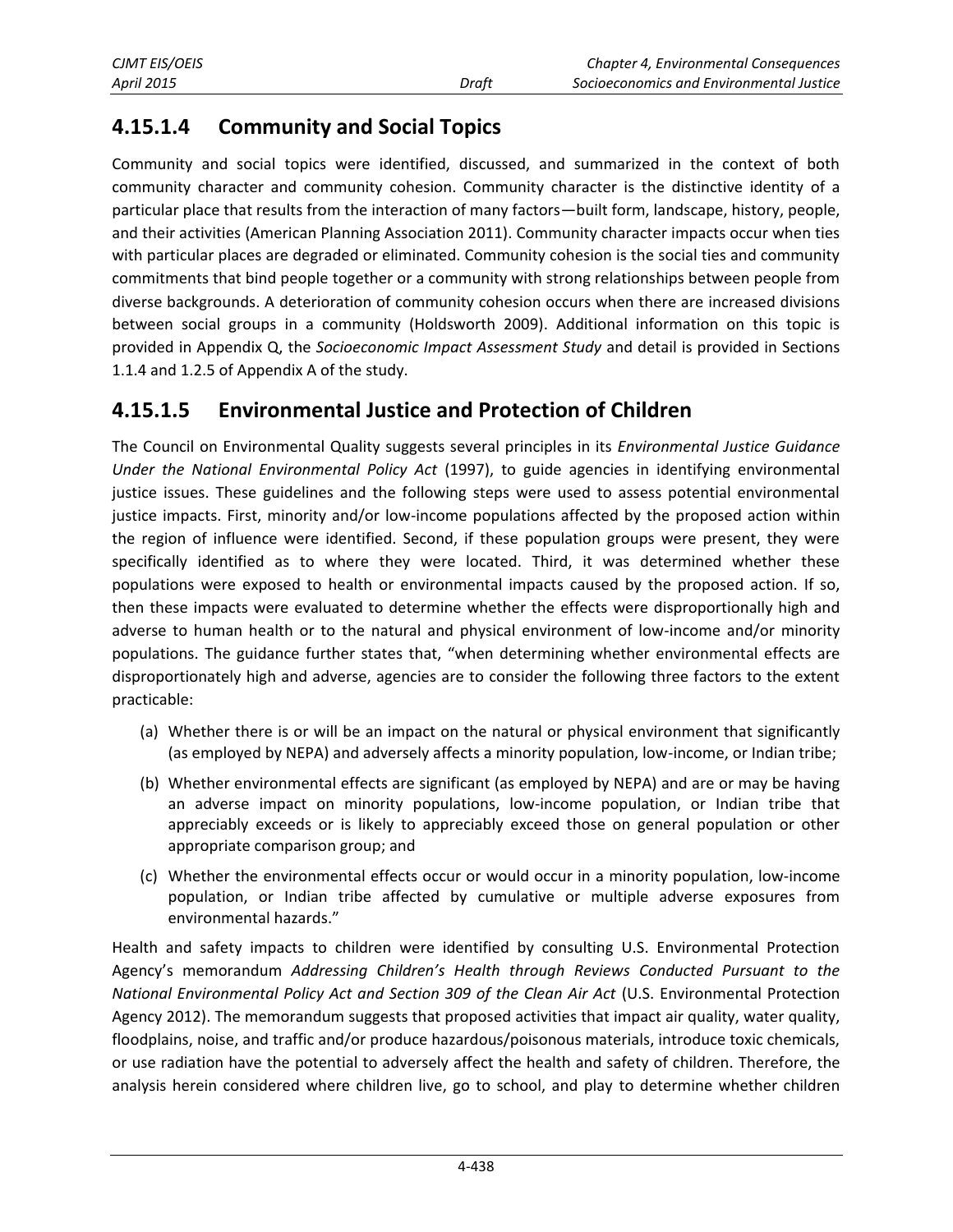| CJMT EIS/OEIS     |       | Chapter 4, Environmental Consequences    |
|-------------------|-------|------------------------------------------|
| <b>April 2015</b> | Draft | Socioeconomics and Environmental Justice |

would be affected by proposed RTA construction and operational activities. Analysis then identified if any adverse health or safety risks for children would be introduced.

If disproportionately high and adverse impacts to low-income and/or minority populations were identified, then they would be considered significant; however, analysis of proportionality (the possibility that impacts would have greater effects on certain locations than other locations) did not apply because the only locations that could be affected by the proposed action are in the CNMI. If children were exposed to adverse health and safety risks, then impacts would be considered significant.

# **4.15.2 Resource Management Measures**

There are no resource management measures that were specifically developed for socioeconomics. In many cases; however, there are incidental environmental, socioeconomic, and cultural benefits resulting from standard operating procedures and best management practices. As detailed in Appendix D, *Best Management Practices*, the following resource management measures are standard operating procedures and best management practices that have incidental benefits relating to socioeconomics:

- Dust Control Measures
- Water Quality Monitoring
- Design individual projects using Leadership in Energy and Environmental Design Certification standards
- Design projects with Water Conservation measures
- Spill Prevention, Control and Countermeasures Plans and Facility Response Plans
- Biosecurity Outreach and Education
- Implement Traffic Management Plan and Work Zone Traffic Management
- Noise Abatement
- Notice to Mariners
- Notice to Air Traffic
- Utility Services
- Cultural Resources
- Range Environmental Vulnerability Assessments

# **4.15.3 Tinian**

Please refer to Appendix Q, *Socioeconomic Impact Assessment Study, Chapter 5, Impacts of the Proposed Action,* for supporting documentation of the socioeconomic impact conclusions. Assessments of potential environmental justice impacts and potential impacts to children's health and safety follow the socioeconomic analysis.

# **4.15.3.1 Tinian Alternative 1**

### <span id="page-6-0"></span>**4.15.3.1.1 Construction Impacts**

#### **4.15.3.1.1.1 Population**

The construction phase of the proposed action, for Tinian Alternative 1, would be anticipated to increase Tinian's population by between 477 and 596 (including between 456 and 571 construction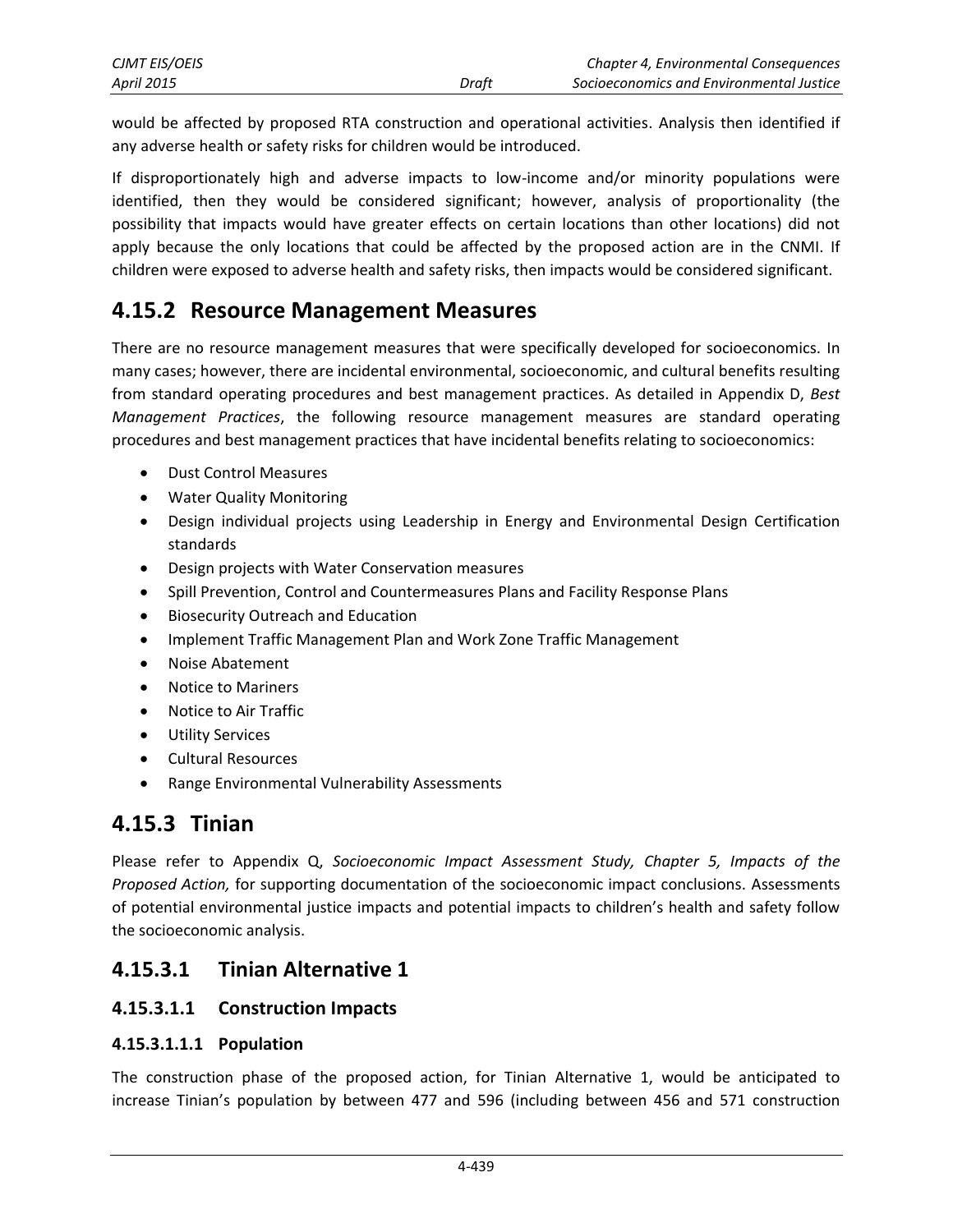| <b>CJMT EIS/OEIS</b> |       | <b>Chapter 4, Environmental Consequences</b> |
|----------------------|-------|----------------------------------------------|
| April 2015           | Draft | Socioeconomics and Environmental Justice     |

workers and between 21 and 26 construction worker dependents), on average, each year for an 8 to 10 year period. Tinian's baseline population over the time period was estimated to be between 2,890 and 3,532. Given projected baseline population and projected population increase, the population increase would be between 14% and 21%.

Since the population increase is estimated to be greater than 10%, in order for the CNMI to qualify for financial assistance to help manage this growth, the Office of Economic Adjustment must make a finding that Tinian would experience a "direct and significantly adverse consequence" based on the Department of Defense impacts in light of community-specific needs and resources (Office of Economic Adjustment, Department of Defense n.d.). As noted above in **Section 4.15.1.1**, a change in population is not considered an impact itself. However, population change has the potential to drive positive or negative impacts to other socioeconomic factors discussed in the following subsections.

#### **4.15.3.1.1.2 Economic Conditions**

#### *Tourism*

The number of tourism visitors to some tourism areas on Tinian may decline modestly relative to baseline conditions during the construction period due to temporary access restrictions (see Appendix Q, *Socioeconomic Impact Assessment Study,* Section 5.2.1). Because the impact of the construction phase would be small relative to the overall number of visitors, Tinian Alternative 1 construction activities to tourism is considered less than significant.

### *Gross Domestic Product*

Construction activities associated with Tinian Alternative 1 are anticipated to lead to increases in the CNMI gross domestic product. Increases to the gross domestic product would be an estimated \$29 to \$36 million, annually, over the 8 to 10 year construction period (see Appendix Q, *Socioeconomic Impact Assessment Study,* Section 5.2.2). This represents an annual increase of between 2.7% and 4.1% over baseline levels, which were estimated to be between \$878 million and \$1.09 billion. Because gross domestic product would increase, Tinian Alternative 1 construction activities would result in beneficial impacts.

### *Employment and Income*

Construction activities associated with Tinian Alternative 1 would result in employment increases of between 456 and 571 annual construction jobs on Tinian during the construction period; this would represent between a 19% and 30% increase in employment over baseline levels (see Appendix Q, Socioeconomic Impact Assessment Study, Section 5.2.3), which were estimated to be between 1,899 and 2,378 jobs. Income related to the additional jobs is estimated to be between \$5.9 and \$7.4 million annually (between 13% and 21% above baseline levels, which were estimated to be between \$35.8 million and \$44.6 million). Since employment and income would increase, Tinian Alternative 1 construction activities would result in beneficial economic impacts.

### *Government Revenues*

The CNMI government revenues under Tinian Alternative 1 would increase by between \$6.5 million and \$7.9 million, annually, over the course of the 8 to 10 year construction period (see Appendix Q, *Socioeconomic Impact Assessment Study,* Section 5.2.4*)*. About 90% of this (between \$5.9 million and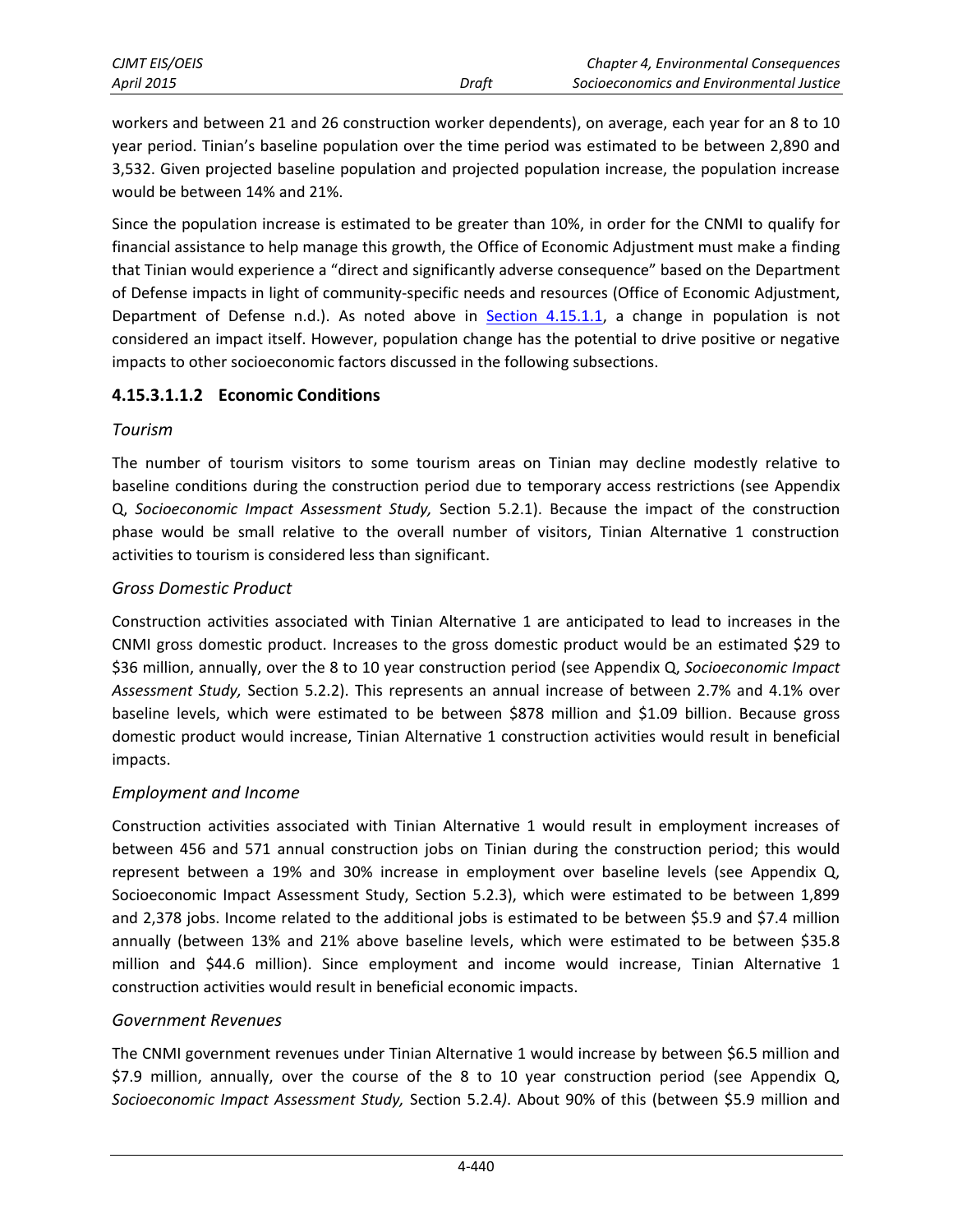\$7.1 million) would be associated with construction activities (e.g., taxes on income and businesses, fees). Estimated baseline CNMI government revenues were estimated to be between \$176 million and \$219 million, indicating that the annual increase in government revenues associated with construction would be between 3% and 4% above estimated baseline levels. Since government revenues would increase, Tinian Alternative 1 construction activities would result in beneficial impacts to the CNMI government revenues.

#### *Housing*

There are existing underutilized dwelling units including those associated with and adjacent to the Dynasty Hotel. It is understood that the dwelling units associated with the Dynasty could be available to construction workers and could house in excess of 1,500 people, many more than would potentially be needed for the high-end estimate of 571 construction workers. Given this apparent availability of existing workforce housing, it is likely that construction contractors would make this housing available for their employees and that no new workforce housing would need to be constructed to implement the proposed action.

For construction managers, who are not anticipated to reside in workforce housing, between 18 and 23 housing units would be needed in the Tinian community (see Appendix Q, *Socioeconomic Impact Assessment Study,* Section 5.2.5*)*. As of the 2010 Census, there were 101 housing units for rent and additional housing is currently being built. Thus demand for housing related to construction, under Tinian Alternative 1, would not exceed the number of units available during construction. There may be some potentially beneficial impacts related to growth in the housing/rental markets. Overall, Tinian Alternative 1 construction activities would result in less than significant impacts on housing.

#### *Agriculture*

Commercial agriculture, which only occurs outside of Military Lease Area boundaries, would not be affected by Tinian Alternative 1 construction activities.

As of 2014, the Lease Back Area (i.e., southern portion of the Military Lease Area) supported approximately 2,375 acres (961 hectares) of agricultural grazing permits. An estimated approximation of 1,010 acres (409 hectares) of that was being used for cattle grazing. Under Tinian Alternative 1, land within the Lease Back Area, which has been used for cattle grazing, would be removed from cattle grazing use. However, the DoN has identified and proposed a total of 2,554 acres (1,034 hectares) of land for cattle grazing areas throughout the Military Lease Area. Of this total 1,010 acres (409 hectares) would be unencumbered by surface danger zones and 1,544 acres (625 hectares) would be encumbered. The unencumbered portion is approximately the same amount of land that is currently used for cattle grazing and the approximate amount of land needed for the current herd under the ideal herd size to utilized acreage ratio (see Appendix Q, *Socioeconomic Impact Assessment Study,* Sections 4.2.6 and 5.2.6*).* The proposed action would require that some cattle be relocated; however, since the amount of land currently used for cattle grazing would be made available for cattle grazing under Tinian Alternative 1, impacts to cattle grazing are considered less than significant.

#### *Commercial Fishing and Aquaculture*

There would be limited access restrictions to nearshore waters at Unai Chulu due to construction of an amphibious landing. Access to commercial fishing or potential open-ocean aquaculture activities would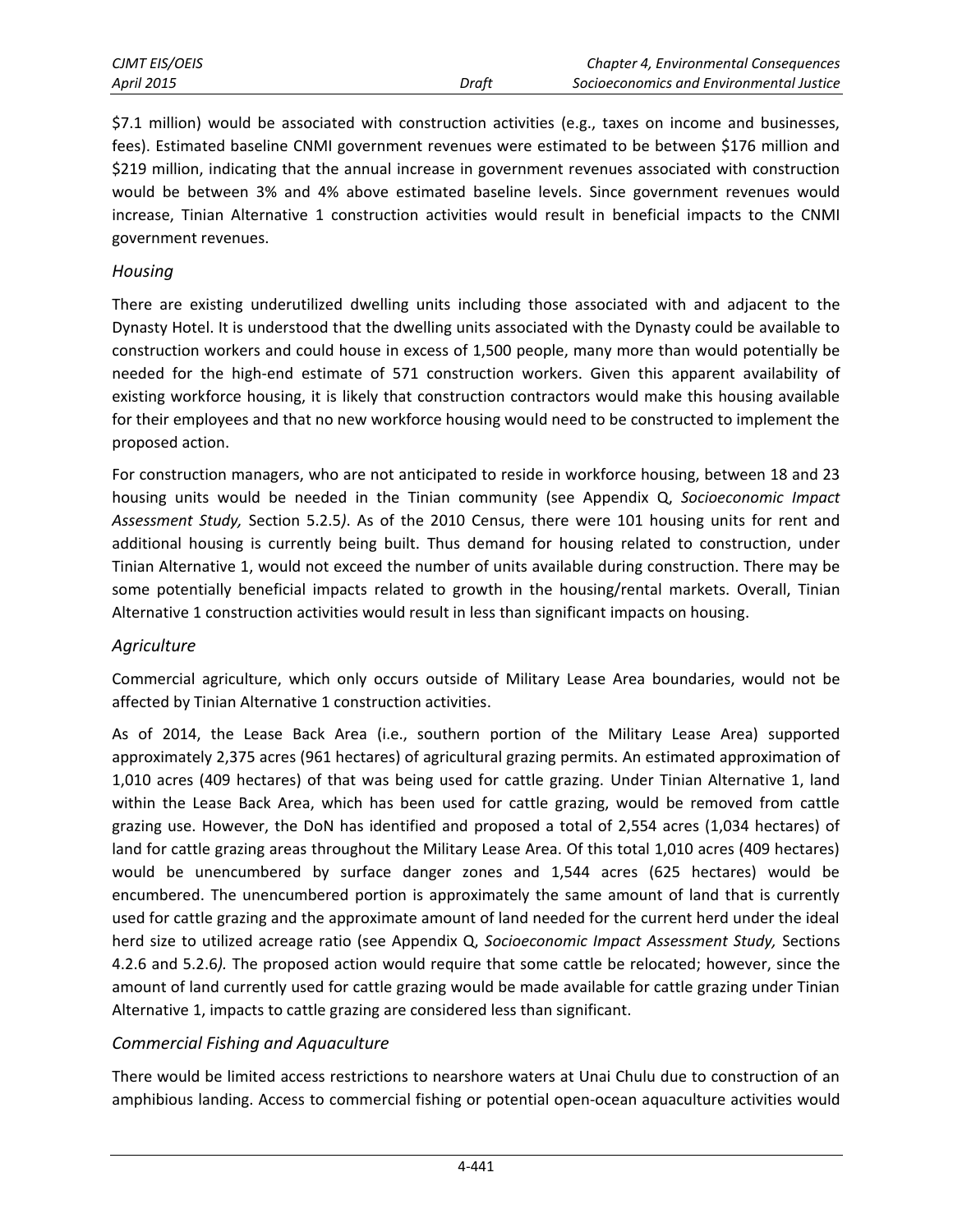not be affected. Therefore, there would be no impacts related to Tinian Alternative 1 construction activities.

#### *Airports and Sea Ports*

At Tinian International Airport, there is the potential for increased revenue from freight deliveries during construction. For inbound sea port freight, measured in revenue tons, short-term increases of between 8% and 12% are anticipated during the construction period under Tinian Alternative 1 (as annual revenue tons would increase by between 50,573 and 61,076 above estimated baseline levels which were estimated to be between 516,443 and 642,966 revenue tons) (see Appendix Q, *Socioeconomic Impact Assessment Study,* Section 5.2.8). Since capacity would not be exceeded and revenues would increase, Tinian Alternative 1 construction activities would result in increased revenues to the Commonwealth Ports Authority and beneficial economic impacts.

Additionally, infrastructure improvements, including additional lighting, would be made to the Tinian seaport that would benefit the public.

#### *Power Utility Rates*

Construction activities under Alternative 1 would not displace any utility users. And there would be no reduction in demand for electricity consumption on Tinian. Therefore, Tinian Alternative 1 construction activities would result in no impact to Tinian resident utility rates.

#### **4.15.3.1.1.3 Public Services**

#### *Education*

An increase in the number of students of between 29 and 59 is anticipated during Tinian Alternative 1 construction and operations activities (see Appendix Q, *Socioeconomic Impact Assessment Study,*  Section 5.3.1*)*, with between 8 and 10 students per year associated with construction related population. The addition of between 8 and 10 students per year would be between a 1.5% and 2.3% increase above baseline levels, which were estimated to be between 451 and 551 students. The total number of students associated with the proposed construction (between 459 and 561) would be fewer than recent (2007-2008 school year) enrollment of 615 students. Since enrollment would not exceed recent levels, it is not anticipated that the construction phase would lead to capacity issues at Tinian schools. Because issues of excess capacity are not anticipated, impacts are considered less than significant.

#### *Emergency Services*

Under Tinian Alternative 1, emergency services agencies (police and fire departments) would have a short-term added burden due to increased construction-related population. Existing staffing to service population ratios greatly exceed U.S. averages (see Appendix Q, *Socioeconomic Impact Assessment Study,* Section 3.4.2.2). With the projected population increase associated with proposed construction, it is estimated that staffing to service population ratios would continue to exceed U.S. averages. Since Tinian agencies would continue to exceed U.S. averages for level of service, it is anticipated that emergency services agencies would have sufficient capacity to meet the anticipated increased demands without exceeding capacity. Since capacity would not be exceeded, Tinian Alternative 1 construction activities would result in less than significant impacts to Tinian's emergency services agencies.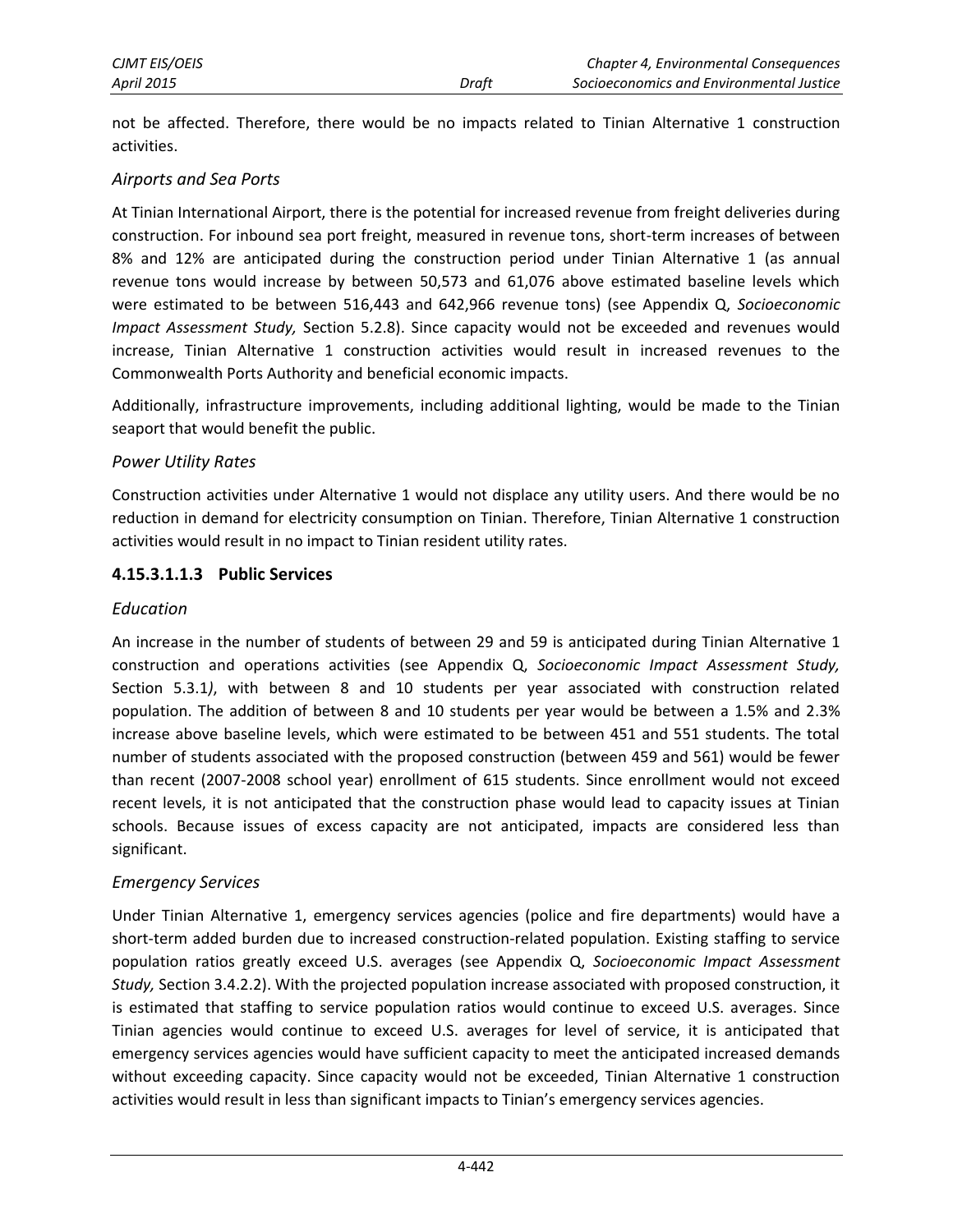### *Public Health*

Off-island construction workers associated with the proposed action would increase the service population of the Tinian Health Center; however, construction worker population would not exceed the past population during the late 1990s, when the Tinian Dynasty was under construction, when an estimated 1,800 non-resident construction workers were on Tinian (DoN 2010a).

No existing deficits were noted by Tinian Health Center officials, and given recent facility upgrades (DoN 2014), the additional service population would not be anticipated to necessitate the construction of a new facility or initiate demand for additional services that are not currently provided on Tinian (major health issue would continue to be serviced off-island). Since construction contractors would cover construction worker healthcare expenses, such as by providing health insurance and covering workers compensation expenses, Tinian Health Center revenues would be anticipated to increase in conjunction with the level of services provided, allowing for the hiring of staff or purchasing of equipment and supplies needed to meet additional demands. Because it is not anticipated that an additional medical facility would be required as a result of the proposed action and because providing services in relation to additional demands would be funded by patient fees, Tinian Alternative 1 construction activities would result in less than significant direct impacts to Tinian's public health.

#### **4.15.3.1.1.4 Community and Social Topics**

More detailed information on Community and Social Topics can be found in Appendix Q, *Socioeconomic Impact Assessment Study,* Sections 3.5, 4.4, and 5.4.

Community character on Tinian may change due to factors associated with construction activities related to the proposed action. Access restrictions in areas where construction would take place (see Section 2.4.1.2.6, *Fence Lines and Gates*) could shift the relationship between some community members and certain areas/landscapes of the island by reducing opportunities for using the land for subsistence, income earning, practicing traditional skills, or any other place-based relationship. However, since construction activities would restrict access to only discreet portions of the island, there would be considerable alternative areas and locations available that would provide opportunities for using the land, and effects on place-based relationships for the vast majority of the population would likely not occur.

Community cohesion on Tinian may also change due to construction activities associated with the proposed action. Community or social cohesion measures the levels of "relationship between individuals, groups and organizations within a community" (Holdsworth 2009), a concept that is closely tied with the Chamorro concept of "inafa'maolek" (a core Chamorro value that refers to the "interdependence within the kinship group," literally translated as "making it good for each other" or "getting along"). The potential decreases in opportunities to access resources in areas where construction would take place could reduce opportunities for some to provide "chenchule" (gifting or donation, which preserves and strengthens networks), thus disrupting his/her ability to maintain and strengthen the social cohesion within their network. In addition, a potential decrease in the opportunity to practice cultural activities such as fishing, hunting, and gathering among the community on Tinian could lessen the opportunities that the community could engage in activities together and build and maintain social cohesion. However, because construction activities would restrict access to only discreet portions of the island, there would be considerable alternative areas and locations available that would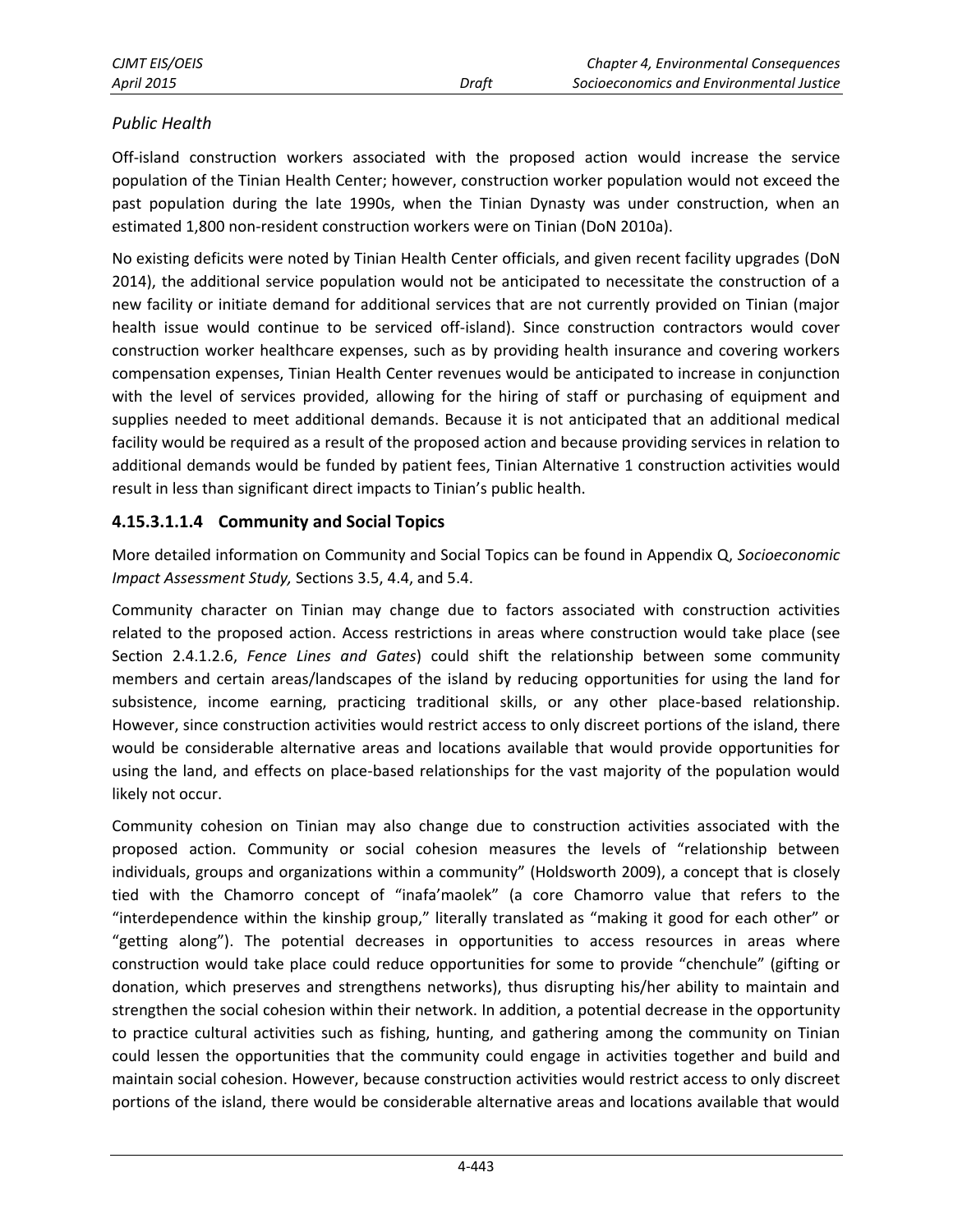provide opportunities for using the land, and effects on personal relationships driven by changes in opportunities to access resources, for the vast majority of the population, would likely not occur.

Finally, a lack of community cohesion occurs when there are "divisions between groups, individuals and systems" (Stone and Hughes 2002); such divisions could be possible if the current Tinian population were to come into conflict with the incoming construction worker population. The introduction of some construction workers from outside of the CNMI would increase the number of people present in the community that have no social ties to the community or commitments that bind them to the community. However, foreign workers regularly operate on Tinian and in the past have not been prone to conflict.

Because only discreet portions of the island would be affected, and because major community conflict with construction workers is not anticipated, the potential changes to community character and cohesion caused by Tinian Alternative 1 construction activities would result in less than significant impacts to the overall community. However, these changes may significantly impact the perceptions that some Tinian residents have of the place they live.

### **4.15.3.1.1.5 Environmental Justice and Protection of Children**

Data from the 2010 Census indicate that 98.2% of Tinian's population was comprised of minorities (see Table 3.15-8) and 44.6% of the population was low income (see Table 3.15-9) (U.S. Census Bureau 2010). On Tinian, these populations predominantly reside in San Jose and Marpo Heights (see Figures 3.15-6 and 3.15-7). Children age 18 and younger comprise to approximately 30% of the total population of Tinian (see Table 3.15-10); attend the Tinian elementary school, junior/senior high school, or the Head Start program in San Jose; and reside in San Jose and Marpo Heights areas (see Figure 3.15-7).

The resources that could impact environmental justice populations disproportionately would be air quality, noise, public health and safety, and hazardous materials and waste. Air pollutant emissions would not degrade the regional air quality, noise during construction would not extend outside Military Lease Area boundaries, the public would be prohibited from entering construction zones to protect their health and safety, and any hazardous materials used or waste generated would be stored and disposed of according to federal and CNMI regulations. Therefore, Tinian Alternative 1 construction activities would have no significant impacts that would be considered adverse or disproportionate to the health and safety of environmental justice populations.

### <span id="page-11-0"></span>**4.15.3.1.2 Operation Impacts**

### **4.15.3.1.2.1 Population**

The number of military personnel training is variable and fluctuates annually across 20 non-consecutive weeks of live-fire training. During weeks when there would be live-fire training, there may be as few as 30 and as many as 3,000 personnel (assumes a maximum of 2,200 training personnel and the potential for overlap of pre- or post-training parties) in the Military Lease Area. On average, over the course of a year, 771 training personnel would be on Tinian.

Additional population to Tinian, consisting of base operation and support employees and their dependents, is estimated to be between 143 and 242 (see Appendix Q, *Socioeconomic Impact Assessment Study,* Section 5.1.1). Estimated baseline Tinian population ranges from 2,890 to 3,532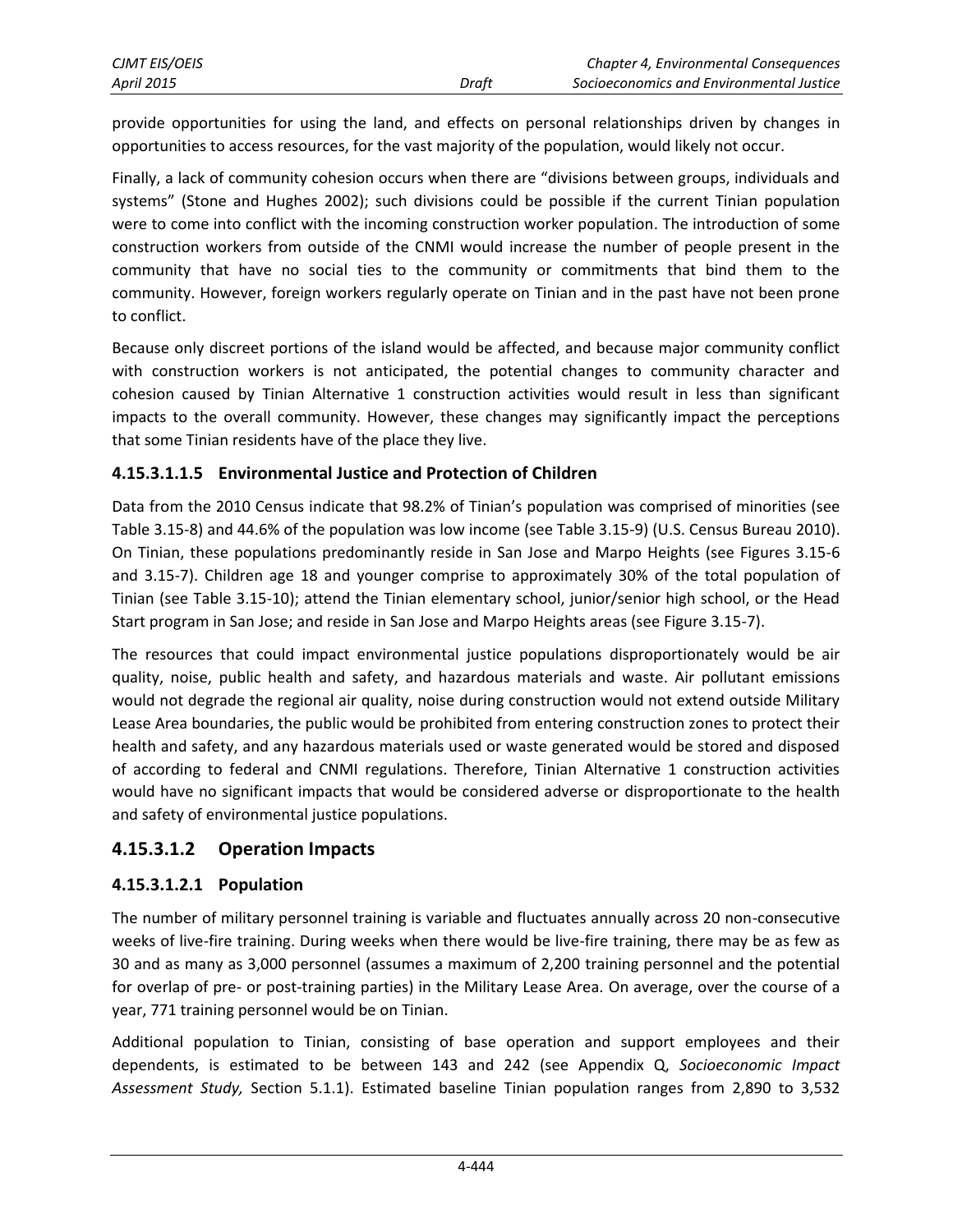| <b>CJMT EIS/OEIS</b> |       | Chapter 4, Environmental Consequences    |
|----------------------|-------|------------------------------------------|
| <b>April 2015</b>    | Draft | Socioeconomics and Environmental Justice |

indicating that non-military operations-related population increase would be between 4% and 8.4% over baseline levels.

Since the population increase would be variable in size and, in part transient in duration, in order for the CNMI to qualify for financial assistance to help manage this growth, the Office of Economic Adjustment must make a finding that Tinian would experience a "direct and significantly adverse consequence" based on the Department of Defense impacts in light of community-specific needs and resources (Office of Economic Adjustment, Department of Defense n.d.). A change in population is not considered an impact itself. However, population change has the potential to drive positive or negative impacts to other socioeconomic factors discussed in the following subsections.

#### **4.15.3.1.2.2 Economic Conditions**

#### *Tourism*

Tinian Alternative 1 operational activities may result in a decline in tourism relative to estimated baseline levels. Flights to and from Saipan and Tinian may need to be diverted from overflying the Military Lease Area during training, which would potentially result in increased ticket costs (by an estimated 0.26% while training would be occurring) and a decrease in overall demand for travel to Tinian (by and estimated 0.12% to 0.15%). This effect would lead to an estimated decline in visitors of between 68 and 123 (-0.08% and -0.22%) annually, compared to baseline levels (see Appendix Q, *Socioeconomic Impact Assessment Study,* Section 5.2.1*)*.

In addition, access to certain natural/historic attractions in the Military Lease Area would be reduced during training, potentially leading to decreases in projected growth in visitor numbers. This reduction in visitors is estimated to be between 578 and 788 annually, representing between a 0.7% and 1.38% reduction from estimated baseline levels (see Appendix Q, *Socioeconomic Impact Assessment Study,*  Section 5.2.1).

In total, it is estimated that Tinian Alternative 1 operations would reduce tourism visitors to Tinian by between 647 and 912 annually, from baseline levels which were estimated to be between 57,046 and 82,565 annually, constituting a decline of between 0.8% and 1.6%.

Despite the small reduction potentially associated with the proposed action, it is estimated that, while the proposed action would be occurring, there would be more visitors to Tinian than there are currently, due to market expansion in China and Korea (see Appendix Q, *Socioeconomic Impact Assessment Study,*  Section 1.1.2.1 of Appendix A). Because the impact of the proposed action is expected to be small in percentage terms, and because it is expected that the Tinian tourism market will grow from current levels (indicating that the proposed action would not hinder overall growth in the industry), impacts to tourism are considered less than significant.

### *Gross Domestic Product*

The CNMI gross domestic product would see an estimated net increase of between \$3.7 million and \$4.2 million per year considering the following operations-related factors: combined income earned by RTA employees (estimated to be \$3.4 million per year), the spending of training personnel at Tinian business establishments (estimated to be \$2 million per year), and the estimated decrease in visitor expenditures (between -\$1.2 million and -\$1.7 million) due to decreased visitor numbers. The increase of between \$3.7 and \$4.2 million per year would represent an increase of between 0.3% and 0.5% compared to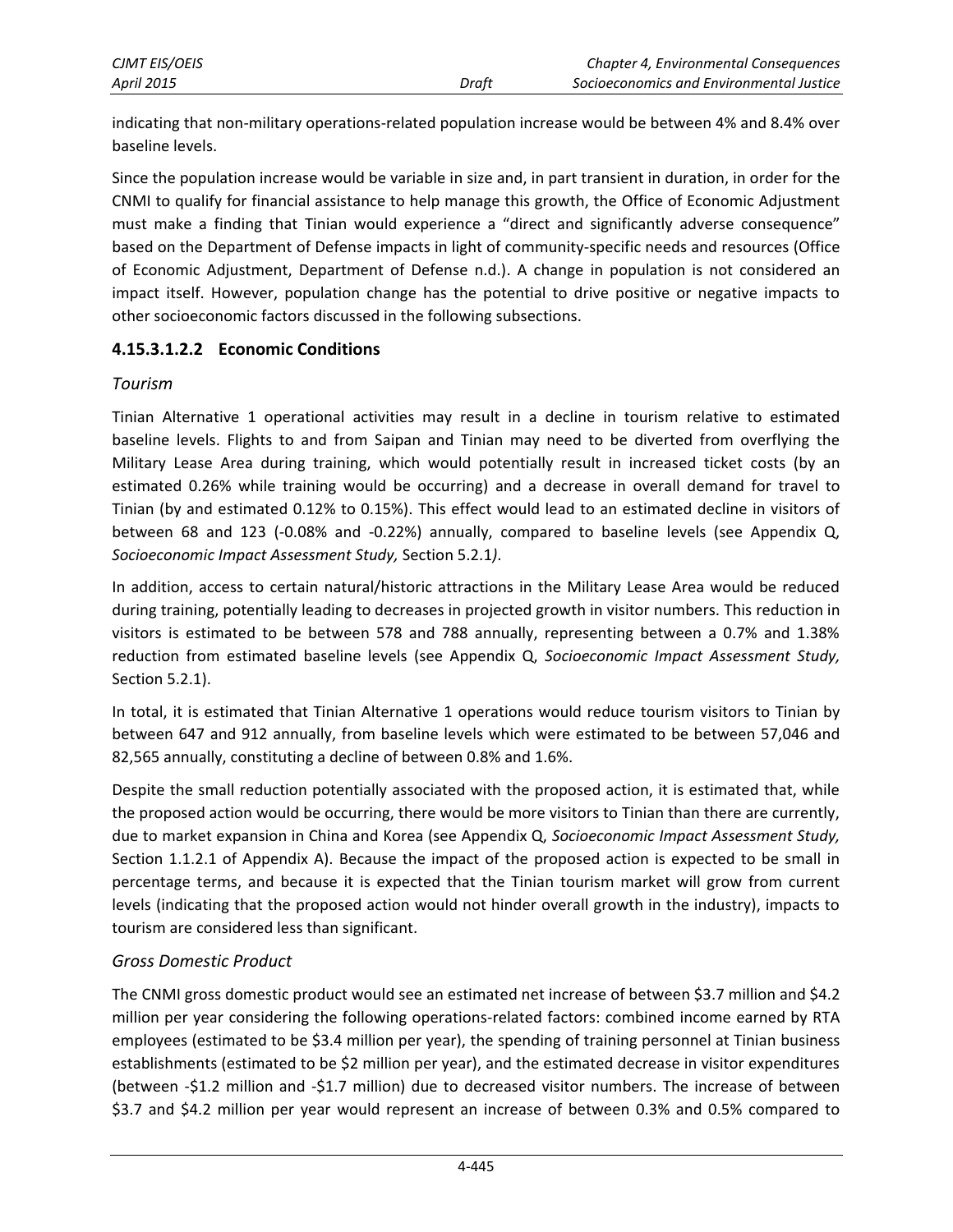baseline levels which were estimated to be between \$878 and \$1,093 million (see Appendix Q, *Socioeconomic Impact Assessment Study,* Section 5.2.2*).*

Additional growth in gross domestic product would result from operational expenditures, which would include payments to the Commonwealth Utilities Corporation for utilities service, the purchase of fuel from local distributors, and other purchases. The increase in gross domestic product brought about by Tinian Alternative 1 operations is considered a beneficial impact.

#### *Employment and Income*

It is estimated that the employment increase associated with Tinian Alternative 1 operations would be 95 full-time positions, an increase of between 4% and 5% compared to baseline employment levels, which were estimated to range from 1,899 to 2,378 jobs. Combined, these positions would earn approximately \$2.2 million annually, between a 4.9% to 6.1% increase in income relative to baseline levels, which were estimated to be between \$35.8 and \$46.7 million. Additional employment and income would be generated at businesses that provide goods and services to RTA employees and visiting trainees. Increases in employment and income as a result of Tinian Alternative 1 operations would result in beneficial impacts (see Appendix Q, *Socioeconomic Impact Assessment Study,* Section 5.2.3).

### *Government Revenues*

The CNMI government revenues under Tinian Alternative 1 would increase by between \$650,000 and \$790,000, annually, in association with RTA operations. These increases would be from revenues related to income and business taxes associated with employment. Estimated baseline CNMI government revenues are between \$176 million and \$219 million indicating that the increase in government revenues associated with RTA operations would be between 0.3% and 0.4% over baseline levels (see Appendix Q, *Socioeconomic Impact Assessment Study,* Section 5.2.1).

In addition to those estimated revenues, payments associated with any additional acquisition of land on Tinian, taxes associated with local operations expenditures, and other payments and fees (such as port charges) would contribute to increases in government revenues. The increase in government revenues associated with Tinian Alternative 1 operations would result in beneficial impacts.

#### *Housing*

Between 57 and 87 housing units would be required for operations-related residents of Tinian (see Appendix Q, *Socioeconomic Impact Assessment Study,* Section 5.2.5). As of the 2010 Census, there were 101 housing units for rent and additional housing is currently being built. Additional demand for housing under Tinian Alternative 1 likely would not exceed the number of units available.

For the 8 to 10 year period when construction and operations overlap, the required 57 to 87 operationsrelated units and 18 to 23 construction-related units would, combined, generate a requirement for between 75 and 110 units. The high end of the range (110 units) would exceed the number of existing available rental units, which as of the 2010 Census was 101.

While demand generated by the proposed action may exceed existing supply, other factors would likely relieve potential conditions of excess demand. As noted in Section 3.15, additional housing units are being developed, as homestead property; while these units would not be available to incoming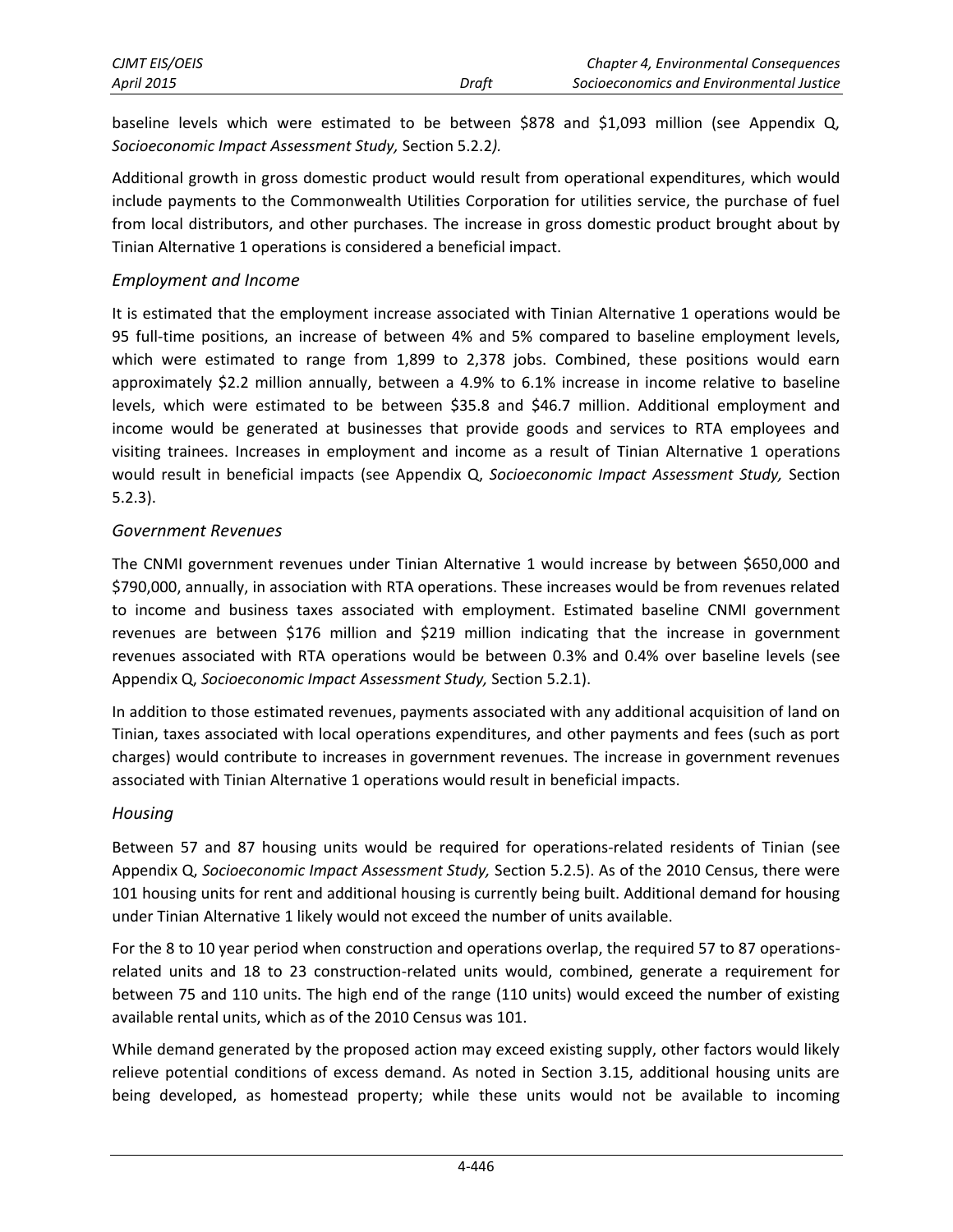| CJMT EIS/OEIS     |       | <b>Chapter 4, Environmental Consequences</b> |
|-------------------|-------|----------------------------------------------|
| <b>April 2015</b> | Draft | Socioeconomics and Environmental Justice     |

populations, the occupants of these units would conceivably exit the housing units that they currently occupy, which would increase the number of rental units available for incoming population. It is also possible that some construction managers may share housing units amongst themselves, which would lead to a reduction in the number of estimated units demanded. Furthermore, additional demand for housing may lead to private sector housing development, with the additional housing supply considered a beneficial economic outcome. Overall, impacts of the proposed action on Tinian housing are considered less than significant.

#### *Agriculture*

Commercial agriculture, which only occurs outside of Military Lease Area boundaries, would not be affected by Tinian Alternative 1 operations.

As of 2014, the Lease Back Area (i.e., southern portion of the Military Lease Area) supported approximately 2,375 acres (961 hectares) of agricultural grazing permits. An estimated approximation of 1,010 acres (409 hectares) of that was being used for cattle grazing. Under Tinian Alternative 1, land within the Lease Back Area, which has been used for cattle grazing, would be removed from cattle grazing use. However, the DoN has identified and proposed a total of 2,554 acres (1,034 hectares) of land for cattle grazing areas throughout the Military Lease Area. Of this total 1,010 acres (409 hectares) would be unencumbered by surface danger zones and 1,544 acres (625 hectares) would be encumbered. The unencumbered portion is approximately the same amount of land that is currently used for cattle grazing and the approximate amount of land needed for the current herd under the ideal herd size to utilized acreage ratio (see Appendix Q, *Socioeconomic Impact Assessment Study,* Sections 4.2.6 and 5.2.6). The proposed action would require that some cattle be relocated; however, since the amount of land currently used for cattle grazing would be made available for cattle grazing under Tinian Alternative 1, impacts to cattle grazing are considered less than significant.

#### *Commercial Fishing and Aquaculture*

Tinian does not have a commercial fishing fleet so there would be no impacts from that perspective. However, the waters on the west side of the Military Lease Area are prime locations for net casting from boats, which is a method applied in commercial fishing, so commercial fishers from Saipan may be affected. Once the RTA is operational, access to adjacent waters, during some of the 20 weeks of training, would be restricted, including access to some areas used for net-cast fishing. Since these restrictions would not be permanent and other areas would be available for net-cast fishing during times when access is temporarily restricted, impacts to on-shore or open-ocean fishing activities from Tinian Alternative 1 operations would be less than significant.

There are no current open-ocean aquaculture operations in Tinian waters. Because there is a large amount of open-ocean area around Tinian that would not be affected by the proposed action, it is anticipated that any potential future open-ocean aquaculture operation would be compatible with the proposed action, and no impacts would be anticipated.

### *Airports and Sea Ports*

Once the RTA is operational, airport and sea port freight would increase negligibly leading to small increases in port fees. There would also be airport and sea port infrastructure improvements and road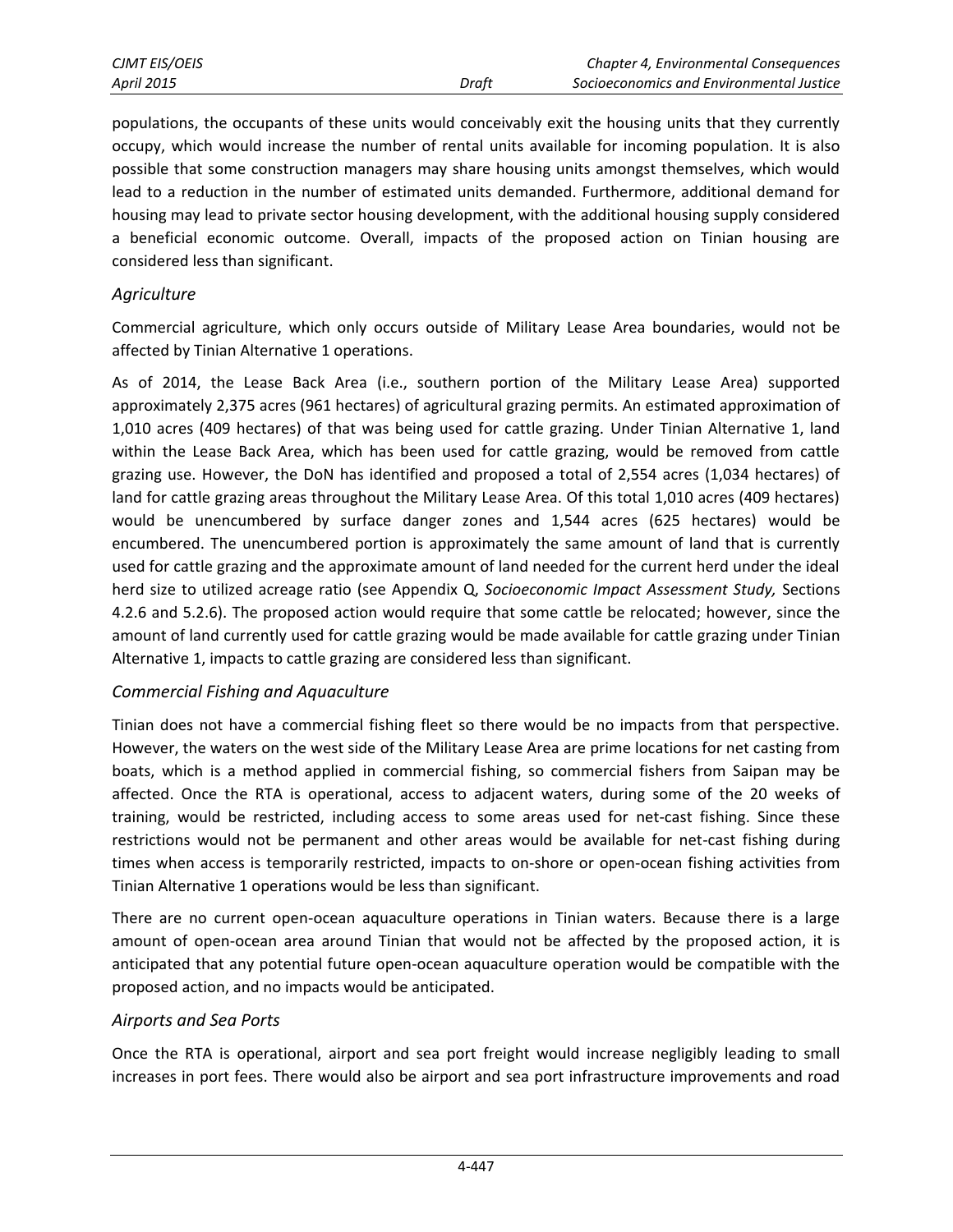upgrades that would benefit the public. Increased freight activity, port fees, and infrastructure improvements would result in beneficial impacts on the Tinian airport and sea port.

### *Power Utility Rates*

Under Tinian Alternative 1, the International Broadcasting Bureau would remain in place. Power utility rates could potentially decrease for Tinian residents because of increased demand for power from the RTA and associated reduced cost per unit of electricity sold by the Commonwealth Utilities Corporation. Potentially reduced electricity rates under Tinian Alternative 1 would have beneficial impacts to Tinian ratepayers.

### **4.15.3.1.2.3 Public Services**

#### *Education*

An increase in the number of students of between 29 and 59 is anticipated during Tinian Alternative 1 construction and operation activities. After construction is complete, considering only operations related increases, the increase in number of students would be between about 21 and 48 (see Appendix Q, *Socioeconomic Impact Assessment Study,* Section 5.3.1), and increase over baseline enrollment levels of between 3.8% and 10.7%.

Considering both construction and operations, given an estimated baseline number of students ranging from 451 to 551, the high estimate for total number of students with the proposed action (609) is lower than the number of students that attended Tinian schools during the 2007 to 2008 school year (615 students). Since even the highest estimates of student population with the proposed action would be less than levels seen in the recent past, it is not likely that the proposed action would lead to Tinian schools exceeding existing capacity. Since it is not likely that capacity would be exceeded, impacts are considered less than significant.

#### *Emergency Services*

During Tinian Alternative 1 operations, military police would accompany the military units when training personnel are in town. A fire-response facility would be added to respond to emergencies within the Military Lease Area, as well as assist the community when needed. Therefore, Tinian Alternative 1 operations would result in beneficial impacts to emergency services.

#### *Public Health*

The military units undertaking training come with their own medical and first aid capabilities and the addition of personnel could be accommodated by the existing health agencies on Tinian. Therefore Tinian Alternative 1 operations would result in less than significant impacts to Tinian's public health services.

### **4.15.3.1.2.4 Community and Social Topics**

More detailed information on Community and Social Topics can be found in Appendix Q *Socioeconomic Impact Assessment Study,* Sections 3.5, 4.4, and 5.4.

Decreased opportunities to access fresh locally grown and gathered food, decreased income for those that participate in subsistence and commercial gathering activity, decreased access to recreational and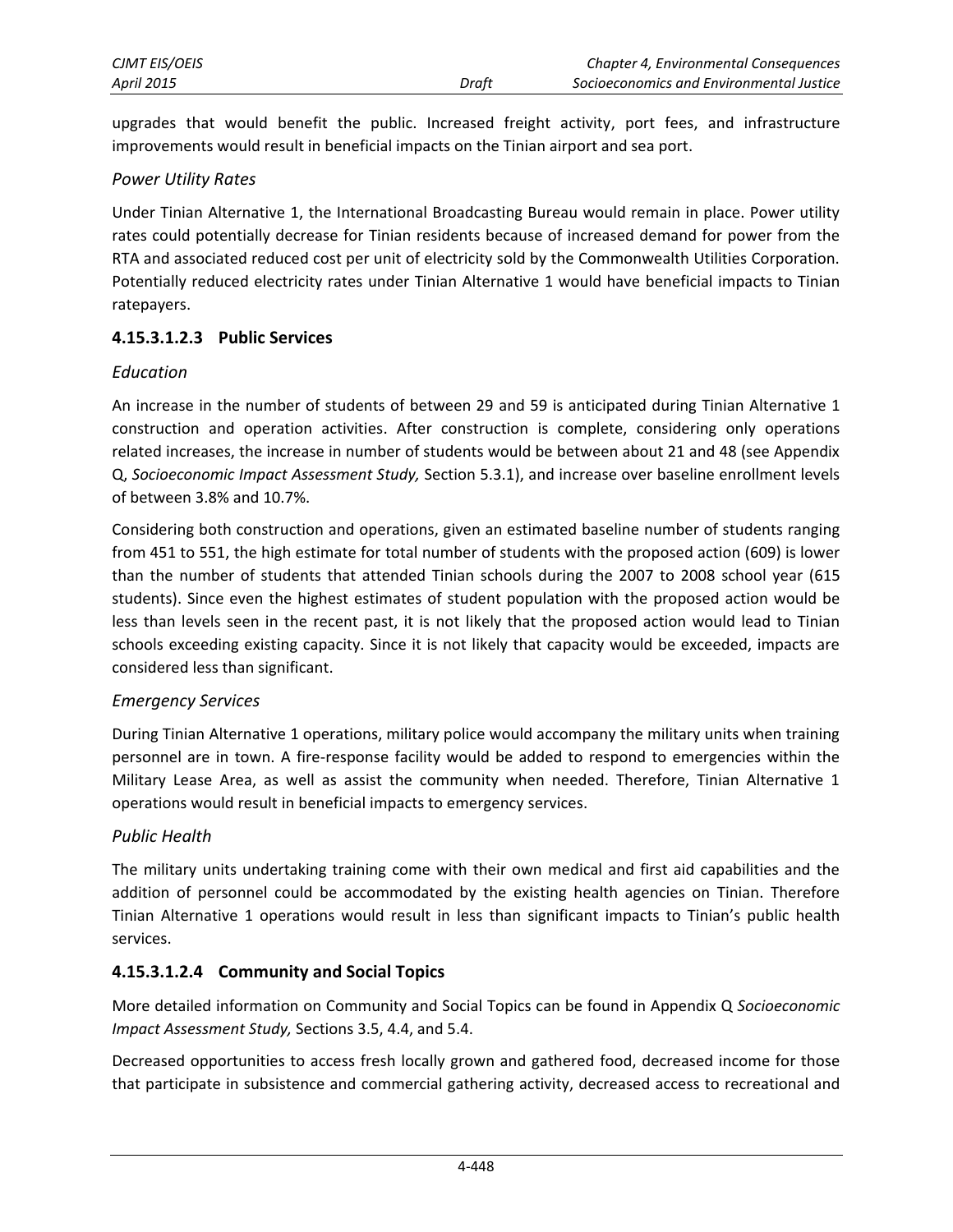cultural activity areas, and potential conflict with incoming populations can all impact community character and cohesion.

Community character on Tinian may change due restricted access to certain areas that are used for agriculture, hunting, fishing, and gathering (see Section 2.4.1.4.1 for information on access restrictions). The potential decrease in access to these food sources and the associated subsistence, recreational, and cultural activities could change the nature of everyday activities for the population on Tinian. This could accelerate the trend of the Tinian community moving away from these activities to a more modern community with different cultural practices and reduced practice of traditional skills. In addition, the access restrictions themselves, by restricting access to areas that have been known to be accessible, could shift the perception of the relationship between the community and the place they live.

Community cohesion on Tinian may also change due to the proposed action. Community or social cohesion measures the levels of "relationship between individuals, groups and organizations within a community" (Holdsworth 2009), a concept that is closely tied with the Chamorro concept of "inafa'maolek". The potential decreases in opportunities for access to resources in the Military Lease Area could reduce a person's ability to provide "chenchule," thus disrupting his/her ability to maintain and strengthen the social cohesion within their network. In addition, a potential decrease in the practice of cultural activity among the Chamorro community on Tinian could lessen the opportunities that the community could engage in activity together and build and maintain social cohesion. Finally, a lack of community cohesion occurs when there are "divisions between groups, individuals and systems" (Stone and Hughes 2002); such divisions could be possible if the current Tinian population were to come into conflict with incoming populations. The introduction of military training personnel would increase the number of people present in the community that have no social ties to the community or commitments that bind them to the community. However, military personnel tend to be respected by the local population on Tinian and there is not a history of conflict.

The potential changes to community character and cohesion that could occur from Tinian Alternative 1 operations would result in less than significant impacts to the overall community. However, these changes may significantly impact the perceptions that some Tinian residents have of the place they live.

### **4.15.3.1.2.5 Environmental Justice and Protection of Children**

#### *Environmental Justice*

Under Tinian Alternative 1, there would be no geological or soil impacts (see Section 4.2.3.1) that would affect environmental justice populations. Impacts to water (see Section 4.3.3.1) from munitions expenditure and constituents would introduce less than significant impacts, and air quality (see Section 4.4.3.1) would not be adversely affected as a consequence of RTA operations. Therefore, no disproportionately high and adverse human health effects from geology and soils, water, and air quality to low-income and minority populations would occur.

Noise levels from small caliber munitions expenditures would also not generally extend beyond the Military Lease Area boundaries. However, as depicted in Section 4.5, *Noise*, Table 4.5-13, estimated daynight average ambient noise levels from aircraft operations would increase four-fold (20 decibels) throughout much of Tinian. This large rate of increase reflects both the level of anticipated aircraft operations involved in the proposed action and the relative quiet existing conditions of Tinian. During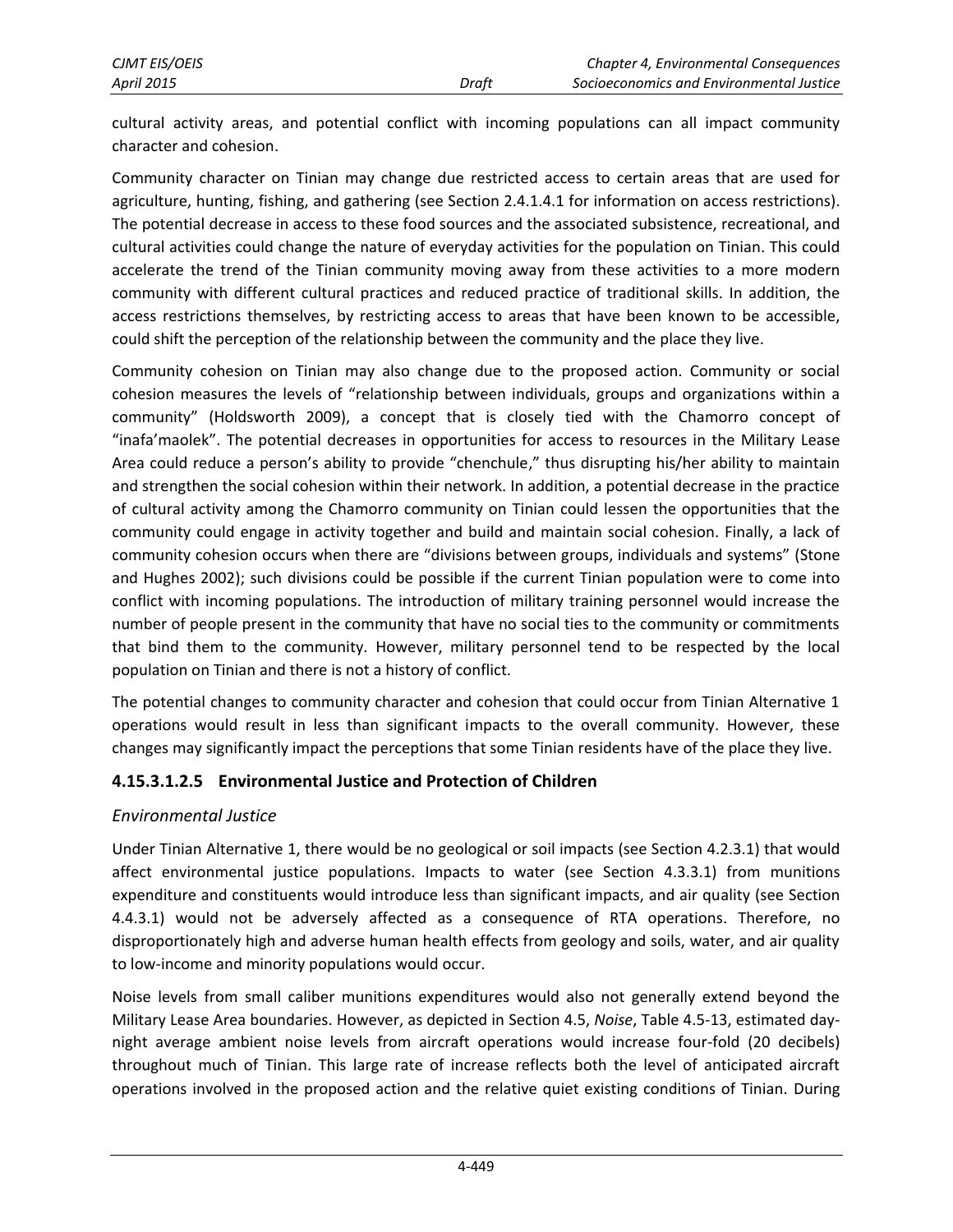| CJMT EIS/OEIS     |       | Chapter 4, Environmental Consequences    |
|-------------------|-------|------------------------------------------|
| <b>April 2015</b> | Draft | Socioeconomics and Environmental Justice |

these airspace training operations, noise generated by aircraft overflights would expose 10 homes in Marpo Valley, east of Marpo Heights, to noise levels over 65 A-weighted day-night average sound levels and therefore, would be considered incompatible with residential land use. It is estimated that about 40 people (slightly more than 1% of Tinian's population) live in the 10 houses that would be exposed to these noise levels from aircraft operations. Impacts to the 10 residences would occur as often as 15% of the time during operations, or about 3 weeks per year. This incompatibility would be considered significant to the residents of 10 houses, but since the affected individuals account for approximately 1% of Tinian's total population, the affect would be less than significant. The impact would not be considered disproportional as all of Tinian is considered a minority and low-income area.

Peak noise levels would be significant during training with large caliber weapons and artillery blasts. As noted in Section 4.5, *Noise,* 80 people on Tinian and over 1,000 people on Saipan would be exposed to Peak noise levels of 115 decibels during certain training events under unfavorable weather conditions (wind directions and cloud cover). This Peak noise level of 115 decibels compares with hearing a siren of an emergency vehicle (Noise Help 2014) or proximate to other common noise events like fireworks or being near a rock band playing music. There are approximately 13,596 large caliber expenditures from 155 millimeters high explosive weapons per year under the proposed action that would produce the Peak noise levels of 115 decibels (see Chapter 2, Table 2.4-5). Best management practices addressed in Section 4.5, *Noise*, and Appendix D, would limit nighttime training with large caliber weapons. In addition, these peak noise levels would only be experienced during unfavorable weather conditions. Unfavorable weather conditions occur when the wind blows in the opposite direction of normal trade winds. It was estimated that this condition would occur a maximum of 10-15% of the total training time. Therefore, there is the potential on Saipan to hear Peak noise of 115 decibels from certain large caliber weapon training about 2,040 times (15% of 13,596) during the times while weather conditions were unfavorable. The residents of Tinian and Saipan that would be the receptors of these periodic Peak noise levels live in a minority and low-income area. However, the impact would not be considered disproportional as all of the CNMI is considered a minority and low-income area.

There would be impacts to land use (see Section 4.7.3.1), recreation (see Section 4.8.3.1), and visual resources (see Section 4.12.3.1) from the operations of proposed Tinian Alternative 1. Residents of Tinian, most of who are minority and low-income populations, would be affected by access restrictions to the Military Lease Area during active training events. However, access would still be granted during the 32 weeks when there would be no training and intermittently during the 20 weeks when training would occur. Effects from access restrictions would be shared equally throughout the island and would not be considered disproportionately high and adverse to minority and low-income populations.

Economic impacts would tend to be beneficial and public service agencies would have sufficient capacity to meet the needs of the proposed action leading to no adverse impacts on the health or environment of populations. A potentially significant impact on community character and community cohesion was identified but this would affect all residents similarly and so would not be a disproportionate impact.

There would be no significant impacts that would be adverse or disproportionate to affect environmental justice populations resulting from Tinian Alternative 1 operations.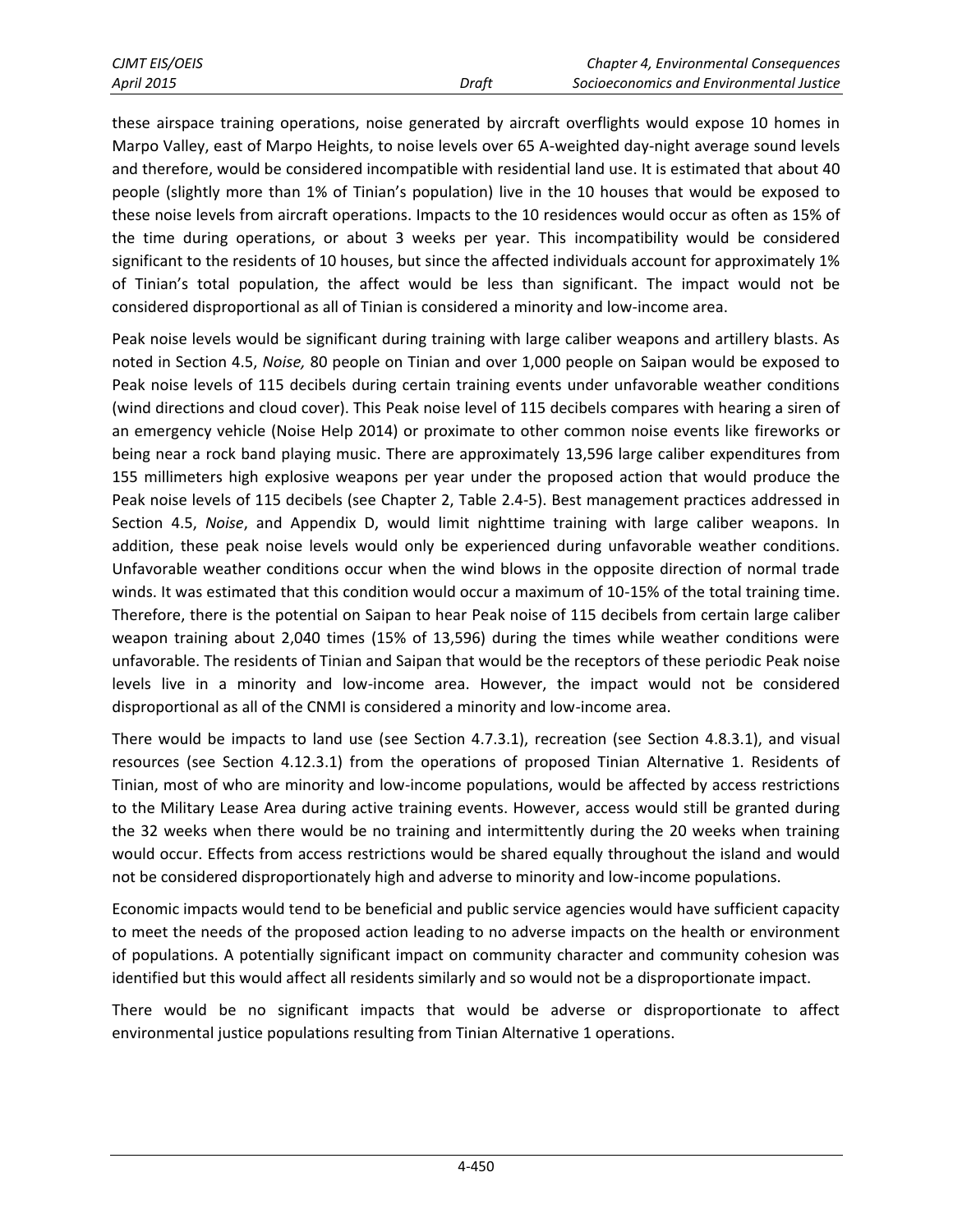### *Protection of Children*

Noise exposure at schools on both Tinian and Saipan was evaluated (see Section 4.5.2.1). The modeling results illustrated that on average, noise generated by aircraft would not exceed levels considered detrimental to human hearing, either for adults or children in these school areas. However, to the northeast of Marpo Heights, 10 homes in which children may live would be exposed to incompatible levels (65 decibels) from the aircraft operations of the proposed action. There are schools, particularly in Saipan, located in the areas identified as receptors of significant Peak noise levels of 115 decibels from the planned expenditures of large caliber weapons during training events. While these Peak noise levels would be significant, they would be short-term and intermittent impacts when weather conditions are unfavorable. Reactions to these Peak noise events could affect children in a range from no reaction, to minor annoyance, activity interference or stress. However, these noise levels would be short-term in duration, occur infrequently during the 20 weeks of live-fire training. These noise events and other activities associated with the proposed training ranges on Tinian would not disproportionally present environmental health or safety risks to children on Tinian or Saipan. In accordance with the Executive Order, the anticipated noise level and frequency would not likely result in health risks to children Therefore, Tinian Alternative 1 operations would result in less than significant impacts to children under Tinian Alternative 1.

# **4.15.3.2 Tinian Alternative 2**

# **4.15.3.2.1 Construction Impacts**

Construction impacts for Tinian Alternative 2 are similar to those for Alternative 1 (see [Section](#page-6-0)  [4.15.3.1.1\)](#page-6-0). There would be no disproportionate or adverse health risks to affect environmental justice populations and children would not be exposed to increased health and safety issues.

Tinian Alternative 2 construction activities would result in an increase in population; less than significant or beneficial impacts to economic conditions; less than significant impacts to public services; there could be the potential for significant impacts to community character and cohesion; and there would be less than significant impacts to environmental justice populations and children.

# **4.15.3.2.2 Operation Impacts**

Operation impacts for Tinian Alternative 2 are similar to those for Alternative 1 (see [Section 4.15.3.1.2\)](#page-11-0). The only difference that would affect socioeconomics is the relocation of the International Broadcasting Bureau; however, there would be no net reduction in electricity consumption due to the proposed action, and therefore no adverse impacts are anticipated in relation to the proposed action. There would be no disproportionate or adverse health risks to affect environmental justice populations and children would not be exposed to increased health and safety issues.

Tinian Alternative 2 operations would lead to an increase in population; less than significant or beneficial impacts to economic conditions; less than significant impacts to public services; there could be the potential for significant impacts to community character and cohesion; and there would be less than significant impacts to environmental justice populations and children.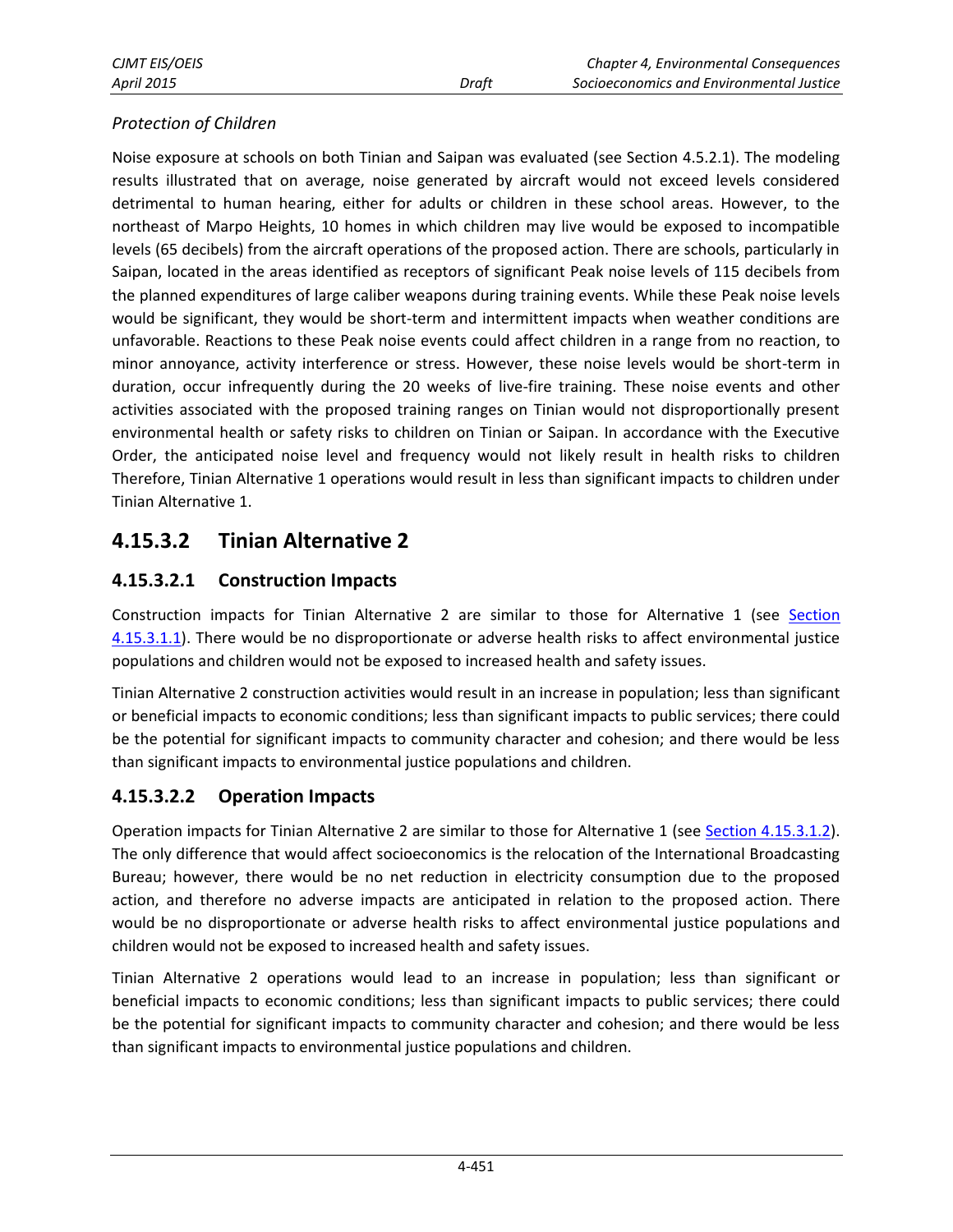# **4.15.3.3 Tinian Alternative 3**

### **4.15.3.3.1 Construction Impacts**

Construction impacts for Tinian Alternative 3 are similar to those for Alternative 1 (see [Section](#page-6-0)  [4.15.3.1.](#page-6-0)1). There would be no disproportionate or adverse health risks to affect environmental justice populations and children would not be exposed to increased health and safety issues.

Tinian Alternative 3 construction activities would lead to an increase in population; less than significant or beneficial impacts to economic conditions; less than significant impacts to public services; there could be the potential for significant impacts to community character and cohesion; and there would be less than significant impacts to environmental justice populations and children.

### **4.15.3.3.2 Operation Impacts**

Operation impacts for Tinian Alternative 3 are similar to those for Alternative 1 (see [Section 4.15.3.1.2\)](#page-11-0). The only difference that would affect socioeconomics is the relocation of the International Broadcasting Bureau; however there would be no net reduction in electricity consumption due to the proposed action and therefore no adverse impacts are anticipated in relation to the relocation. There would be no disproportionate or adverse health risks to affect environmental justice populations and children would not be exposed to increased health and safety issues.

Tinian Alternative 3 operations would result in an increase in population; less than significant or beneficial impacts to economic conditions; less than significant impacts to public services; there could be the potential for significant impacts to community character and cohesion; and there would be less than significant impacts to environmental justice populations and children.

# **4.15.3.4 Tinian No-Action Alternative**

The periodic military non-live-fire training exercises that have occurred in the Military Lease Area of Tinian are expected to continue. These activities are short term events that would produce minimal impacts to the socioeconomic conditions of the island. In addition, the impacts from the four proposed live-fire training ranges, described in the September 2010 Record of Decision in the Guam and CNMI Military Relocation EIS (DoN and Department of the Army 2010) span from beneficial, to less than significant, and significant (see Table 16.2-1; DoN 2010a). More jobs would be created during construction creating beneficial impacts; however, fewer agricultural leases would be available and reduce revenues. Less than significant impacts would occur to tourism revenues. Under Mariana Islands Range Complex training, no impacts to Tinian's economy would occur (see Table 3.16-4; DoN 2010b). The no-action alternative, therefore, would introduce mixed, but generally less than significant, impacts.

For environmental justice, establishing the four ranges would remove the availability of conducting agricultural activities for some who are low income and leasing land; however, while this could be considered significant unless other lands were made available, it would not be disproportionate. No significant impacts to children would occur by operating the four ranges (see Table 19.2-4; DoN 2010a). In terms of the Mariana Islands Range Complex training, no disproportionate health and safety impacts to low-income, minority, and children populations (see Table 3.18-1; DoN 2010b). Therefore, less than significant impacts would be expected from the no-action alternative.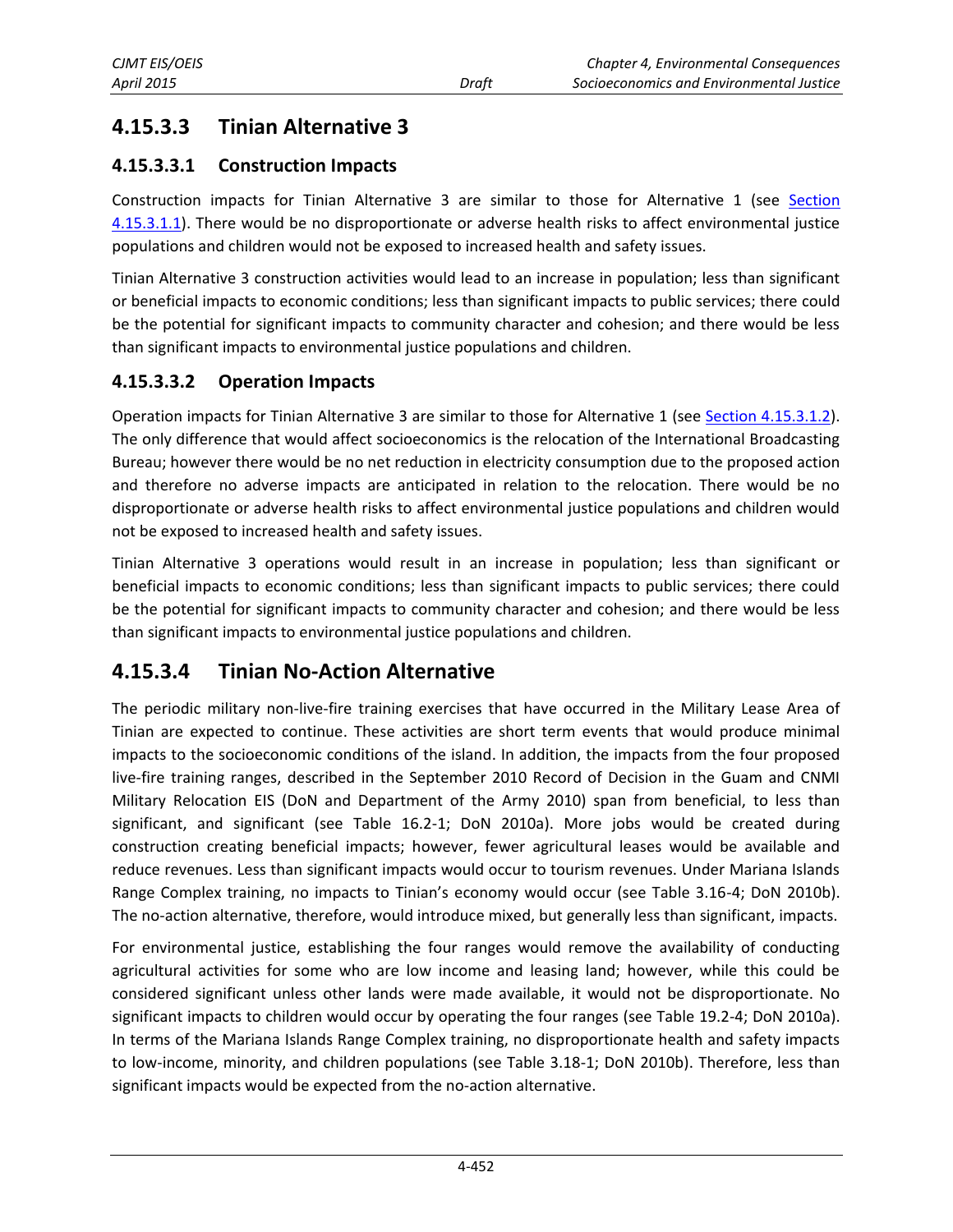# **4.15.3.5 Summary of Impacts for Tinian Alternatives**

Table 4.15-1 provides a comparison of the potential impacts to socioeconomics and environmental justice resources for the three Tinian alternatives and the no-action alternative.

| <b>Resource Area</b>                                |                     | <b>Tinian</b><br>(Alternative 1) | <b>Tinian</b><br>(Alternative 2) |                | <b>Tinian</b><br>(Alternative 3) |                  | <b>No Action Alternative</b> |                  |
|-----------------------------------------------------|---------------------|----------------------------------|----------------------------------|----------------|----------------------------------|------------------|------------------------------|------------------|
| Socioeconomic and<br><b>Environmental Justice</b>   | <b>Construction</b> | Operation                        | <b>Construction</b>              | Operation      | <b>Construction</b>              | <b>Operation</b> | <b>Construction</b>          | <b>Operation</b> |
| Population <sup>1</sup>                             | N <sub>l</sub>      | ΝI                               | ΝI                               | N <sub>l</sub> | N <sub>l</sub>                   | ΝI               | N <sub>l</sub>               | ΝI               |
| <b>Economic Conditions</b>                          |                     |                                  |                                  |                |                                  |                  |                              |                  |
| Tourism                                             | LSI                 | LSI                              | LSI                              | LSI            | LSI                              | LSI              | LSI                          | LSI              |
| <b>Gross Domestic Product</b>                       | BI                  | BI                               | BI                               | B1             | B1                               | BI               | LSI                          | LSI              |
| Employment and<br>Income                            | $\cal B\cal I$      | $\cal B\cal I$                   | BI                               | $\cal BI$      | BI                               | BI               | BI                           | BI               |
| <b>Government Revenues</b>                          | BI                  | B <sub>l</sub>                   | B <sub>l</sub>                   | BI             | BI                               | BI               | LSI                          | LSI              |
| Housing                                             | LSI                 | LSI                              | LSI                              | LSI            | LSI                              | LSI              | LSI                          | LSI              |
| Agriculture                                         | LSI                 | LSI                              | LSI                              | LSI            | LSI                              | LSI              | LSI                          | LSI              |
| Commercial Fishing and<br>Aquaculture               | N <sub>l</sub>      | LSI                              | N <sub>l</sub>                   | LSI            | N <sub>l</sub>                   | LSI              | LSI                          | LSI              |
| Airports and Sea Ports                              | B1                  | BI                               | B <sub>l</sub>                   | BI             | BI                               | B1               | LSI                          | LSI              |
| Power Utility Rates                                 | ΝI                  | B1                               | NI                               | BI             | ΝI                               | BI               | LSI                          | LSI              |
| <b>Public Services</b>                              |                     |                                  |                                  |                |                                  |                  |                              |                  |
| Education                                           | LSI                 | LSI                              | LSI                              | LSI            | LSI                              | LSI              | LSI                          | LSI              |
| <b>Emergency Services</b>                           | LSI                 | BI                               | LSI                              | BI             | LSI                              | BI               | LSI                          | LSI              |
| Public Health                                       | LSI                 | LSI                              | LSI                              | LSI            | LSI                              | LSI              | LSI                          | LSI              |
| <b>Community and Social</b><br><b>Topics</b>        | LSI/SI              | LSI/SI                           | LSI/SI                           | LSI/SI         | LSI/SI                           | LSI/SI           | LSI                          | LSI              |
| Environmental Justice and<br>Protection of Children | N <sub>l</sub>      | N <sub>l</sub>                   | N <sub>l</sub>                   | N <sub>l</sub> | N <sub>l</sub>                   | N <sub>l</sub>   | LSI                          | LSI              |

**Table 4.15-1. Summary of Impacts for Tinian Alternatives** 

*Legend*: *BI* = beneficial impact; *LSI* = less than significant impact; *NI* = no impact; *SI* = significant impact. Shading is used to highlight the significant impacts.

Note<sup>1</sup>: A change in population is not considered an impact itself. However, population change has the potential to drive positive or negative impacts to other socioeconomic factors.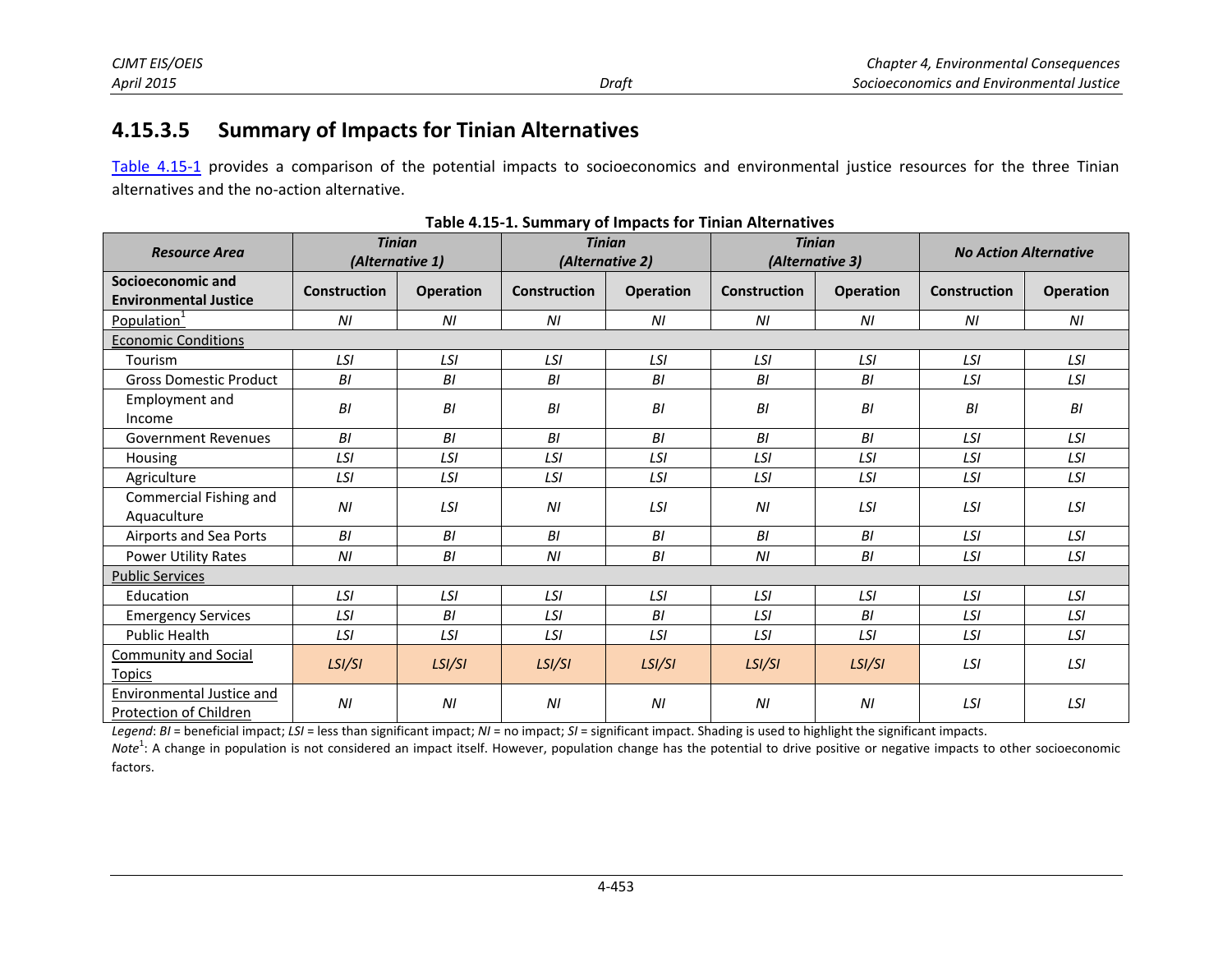# **4.15.4 Pagan**

Economic conditions (i.e., tourism, gross domestic product, employment and income, government revenues, housing, agriculture, airport and sea port, and power utility rates) and public services are nonexistent on Pagan. Because there are no residents on Pagan, Executive Orders for Environmental Justice and the Protection of Children are not relevant and no analyses of these issues were provided in this EIS/OEIS. The following discusses only those aspects of socioeconomics impacts anticipated on Pagan.

# **4.15.4.1 Pagan Alternative 1**

# **4.15.4.1.1 Construction Impacts**

Because the island is currently undeveloped and unpopulated, there would be no impacts related to population change, public services, or community character and cohesion associated with Pagan Alternative 1 construction activities. Pagan Alternative 1 construction activities would result in beneficial economic impacts due to construction-related economic activity and revenues provided to the CNMI government.

## **4.15.4.1.2 Operation Impacts**

There would be no impacts related to population change associated with Pagan Alternative 1 operational activities because the island is currently unpopulated, with no socioeconomic infrastructure. However, any potential future settlement may be smaller with the proposed action than without it. Appendix Q, *Socioeconomic Impact Assessment Study*, indicates that there is potential for existing transitory economic activities that occur on Pagan to continue and for new ones to be developed. These activities include the continuance of very limited ecotourism and potential open-ocean aquaculture operations. Given the existing level of these activities, and accounting for some expansion, assuming appropriate planning takes place, while there may be a reduced land area available, these activities could take place either concurrent with training activities or during times when training would not be occurring on Pagan. Since ecotourism and aquaculture activities could take place at similar magnitudes, with or without the proposed action, the proposed action is not anticipated to have an effect on these activities.

The CNMI government would see an increase in revenues from payments made by the U.S. federal government associated with military use of Pagan. Because the increased revenue would improve the CNMI government's financial position, the increased revenues would constitute a beneficial impact to the CNMI.

### **4.15.4.1.2.1 Community and Social Topics**

More detailed information on Community and Social Topics can be found in Appendix Q, *Socioeconomic Impact Assessment Study,* Sections 3.5, 4.4, and 5.4.

Potential impacts to Pagan include decreased access to recreational and cultural opportunities (see Section 2.5.1.4.1.2, *Public Access,* for information on access restrictions), and decreased the opportunity for former Pagan residents or their descendants to be able to re-settle or homestead the island. Pagan Alternative 1 operations could affect community character by replacing some recreational and cultural opportunities on Pagan with military training. Pagan Alternative 1 operations would convert land that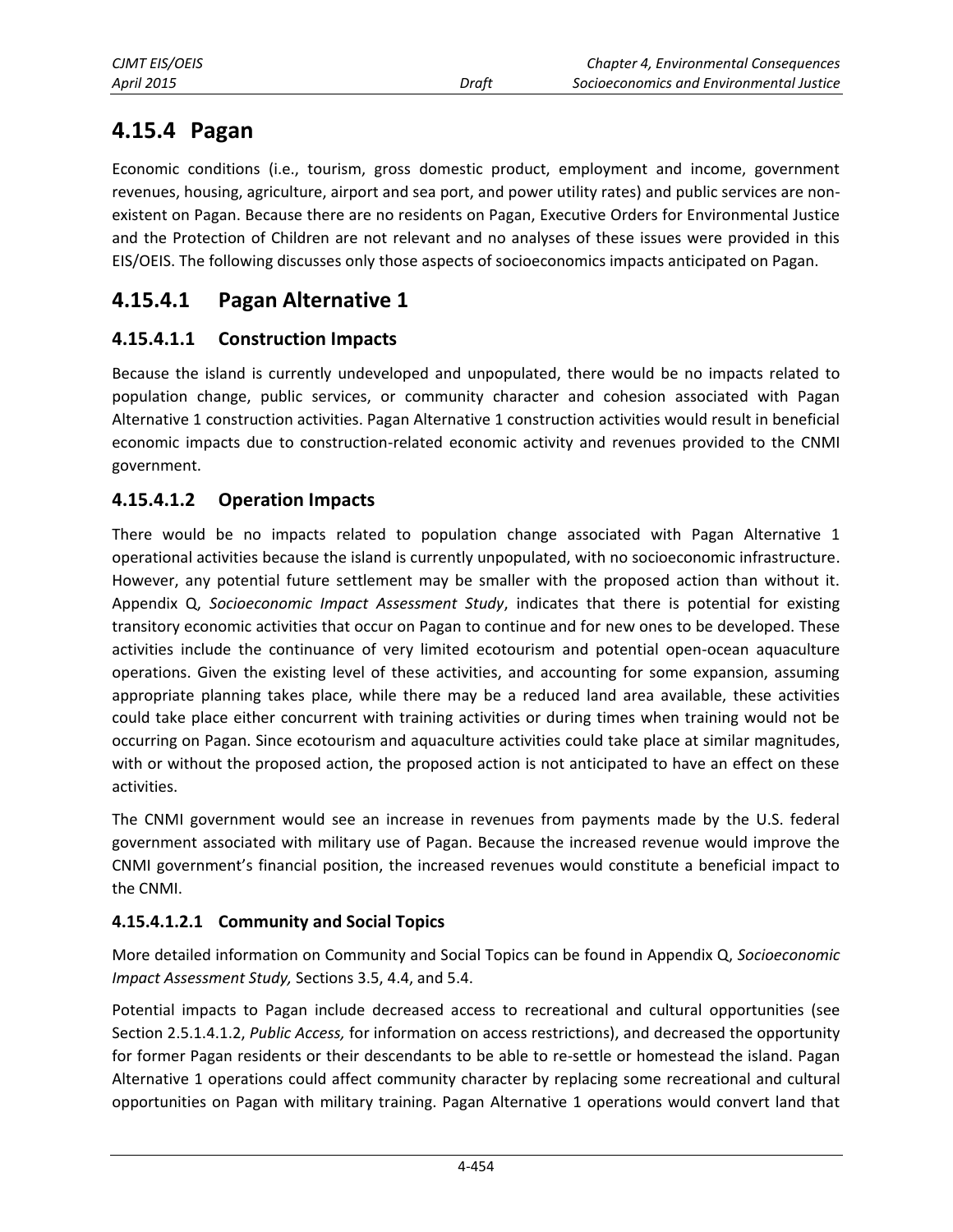| CJMT EIS/OEIS |       | Chapter 4, Environmental Consequences    |
|---------------|-------|------------------------------------------|
| April 2015    | Draft | Socioeconomics and Environmental Justice |

could be used for subsistence activities and farming into lands sustaining active live-fire military training, thereby affecting the place-based relationship that communities are able to have with their ancestral homeland. Access restrictions associated with Pagan Alternative 1 operations would also affect the opportunity for those with ties to the island to practice and pass down knowledge of cultural activities while on the island.

These localized changes may impact the perceptions that some former residents and their descendants have of Pagan. Therefore, there is a potential for changes to community character and cohesion to occur as a result of Pagan Alternative 1 operations.

# **4.15.4.2 Pagan Alternative 2**

The only differences between Pagan Alternatives 1 and 2 are that the southern High Hazard Impact Area would not be established and the northern impact area would decrease in size. These changes would not affect the analysis presented for Alternative 1. Therefore, socioeconomic impacts associated with Pagan Alternative 2 would be the same as those presented for Pagan Alternative 1.

### **4.15.4.2.1 Construction Impacts**

There would be no population, public services, or community character and cohesion impacts associated with Pagan Alternative 2 construction activities. There would be beneficial economic impacts due to construction-related revenues provided to the CNMI government.

### **4.15.4.2.2 Operation Impacts**

Pagan Alternative 2 operations would result in less than significant impacts to the population and beneficial impacts to economic conditions from U.S. federal land acquisition. However, there is a potential for direct significant impacts to community character and cohesion resulting from Pagan Alternative 2 operations.

# **4.15.4.3 Pagan No-Action Alternative**

There would be no live-fire training on Pagan under the no-action alternative. There would continue to be periodic visits to Pagan for eco-tourism, scientific surveys and military training for search and rescue. These activities would be short term and have less than significant impacts on the socioeconomic conditions of Pagan.

# **4.15.4.4 Summary of Impacts for Pagan Alternatives**

<span id="page-22-0"></span>[Table 4.15-2](#page-22-0) provides a comparison of the potential impacts to socioeconomics and environmental justice resources for the two Pagan alternatives and the no-action alternative.